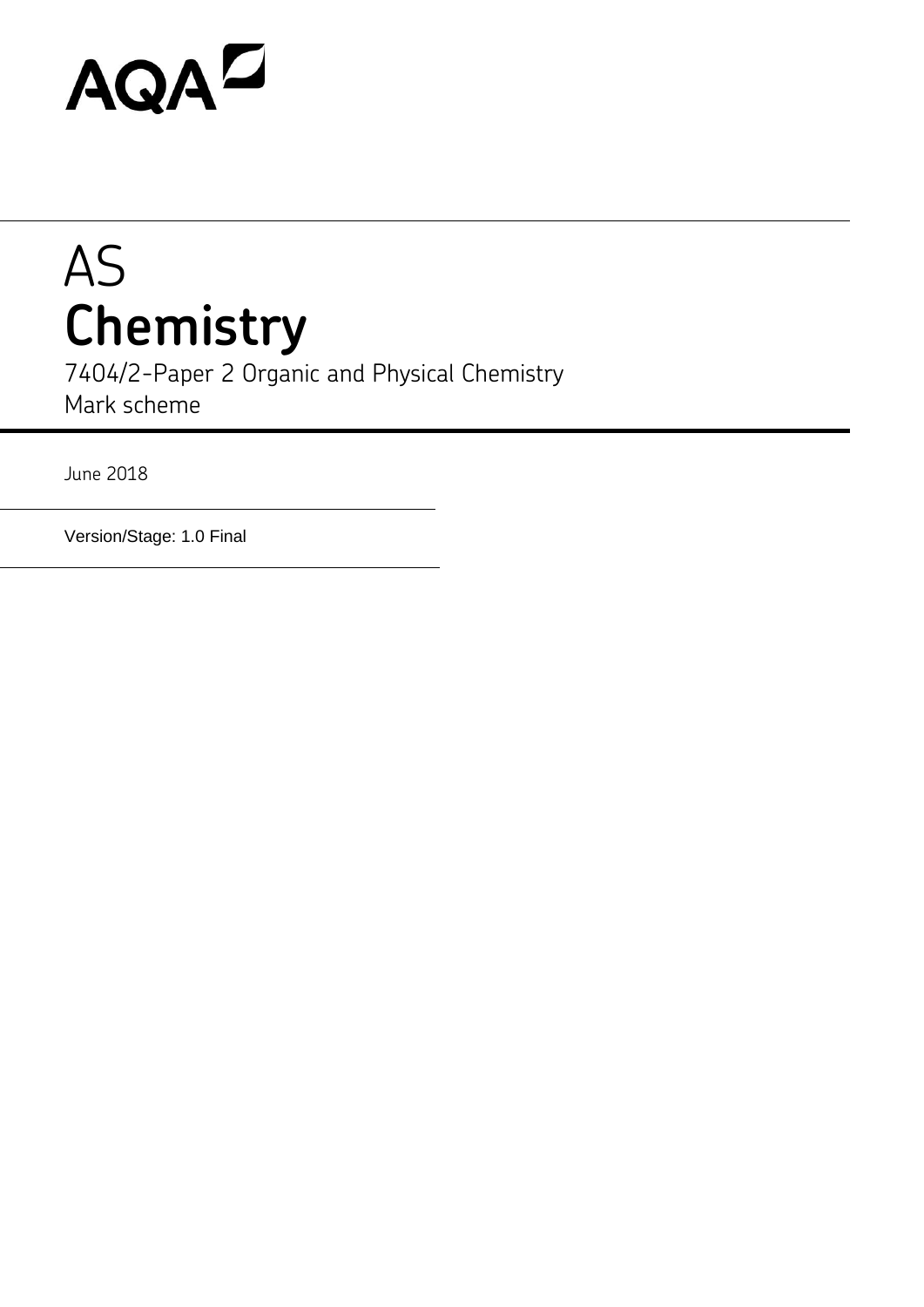Mark schemes are prepared by the Lead Assessment Writer and considered, together with the relevant questions, by a panel of subject teachers. This mark scheme includes any amendments made at the standardisation events which all associates participate in and is the scheme which was used by them in this examination. The standardisation process ensures that the mark scheme covers the students' responses to questions and that every associate understands and applies it in the same correct way. As preparation for standardisation each associate analyses a number of students' scripts. Alternative answers not already covered by the mark scheme are discussed and legislated for. If, after the standardisation process, associates encounter unusual answers which have not been raised they are required to refer these to the Lead Assessment Writer.

It must be stressed that a mark scheme is a working document, in many cases further developed and expanded on the basis of students' reactions to a particular paper. Assumptions about future mark schemes on the basis of one year's document should be avoided; whilst the guiding principles of assessment remain constant, details will change, depending on the content of a particular examination paper.

Further copies of this mark scheme are available from aqa.org.uk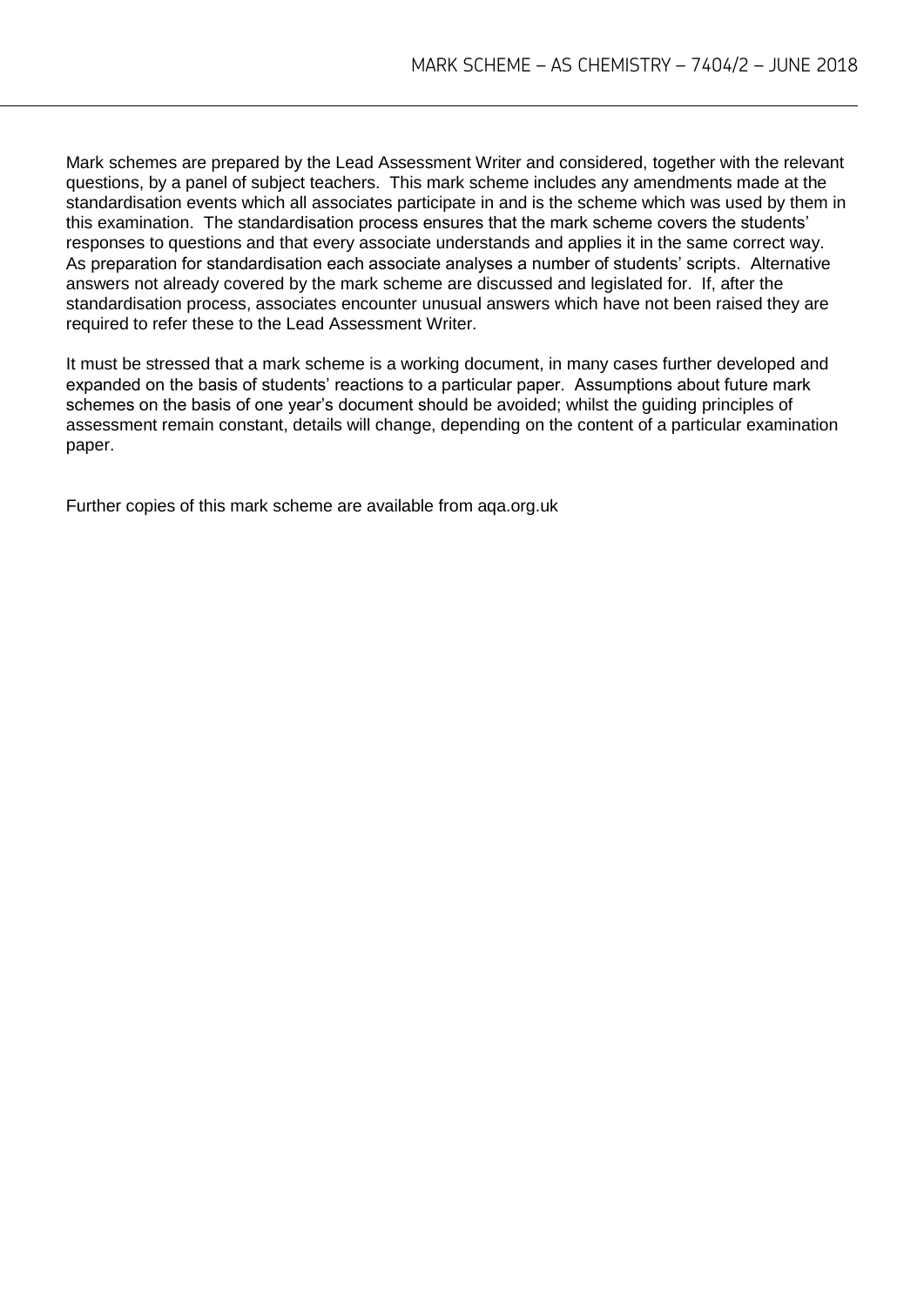### **AS and A-Level Chemistry Mark Scheme Instructions for Examiners**

#### **1. General**

The mark scheme for each question shows:

- the marks available for each part of the question
- the total marks available for the question
- the typical answer or answers which are expected
- extra information to help the examiner make his or her judgement and help to delineate what is acceptable or not worthy of credit or, in discursive answers, to give an overview of the area in which a mark or marks may be awarded.

The extra information in the 'Comments' column is aligned to the appropriate answer in the lefthand part of the mark scheme and should only be applied to that item in the mark scheme.

You should mark according to the contents of the mark scheme. If you are in any doubt about applying the mark scheme to a particular response, consult your Team Leader.

At the beginning of a part of a question a reminder may be given, for example: where consequential marking needs to be considered in a calculation; or the answer may be on the diagram or at a different place on the script.

In general the right-hand side of the mark scheme is there to provide those extra details which might confuse the main part of the mark scheme yet may be helpful in ensuring that marking is straightforward and consistent.

The use of M1, M2, M3 etc in the right-hand column refers to the marking points in the order in which they appear in the mark scheme. So, M1 refers to the first marking point, M2 the second marking point etc.

#### **2. Emboldening**

- **2.1** In a list of acceptable answers where more than one mark is available 'any **two** from' is used, with the number of marks emboldened. Each of the following bullet points is a potential mark.
- **2.2** A bold **and** is used to indicate that both parts of the answer are required to award the mark.
- **2.3** Alternative answers acceptable for a mark are indicated by the use of **OR**. Different terms in the mark scheme are shown by a / ; eg allow smooth / free movement.

#### **3. Marking points**

#### **3.1 Marking of lists**

This applies to questions requiring a set number of responses, but for which students have provided extra responses. The general 'List' principle to be followed in such a situation is that 'right + wrong = wrong'.

Each error / contradiction negates each correct response. So, if the number of error / contradictions equals or exceeds the number of marks available for the question, no marks can be awarded.

However, responses considered to be neutral (often prefaced by 'Ignore' in the mark scheme) are not penalised.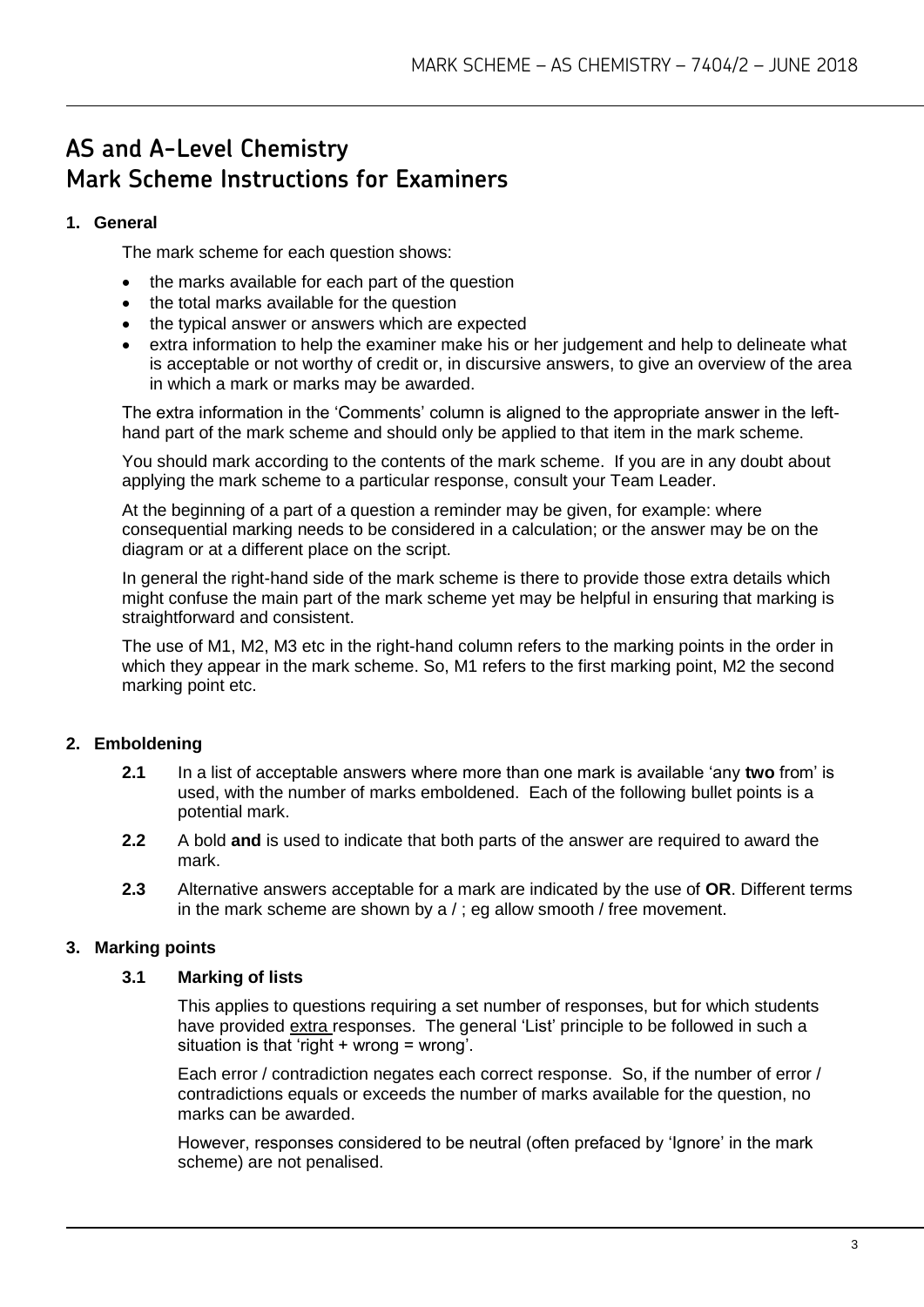| Correct<br>answers | Incorrect<br>answers (i.e.<br>incorrect rather<br>than neutral) | Mark $(2)$     | Comment                                                                                                           |
|--------------------|-----------------------------------------------------------------|----------------|-------------------------------------------------------------------------------------------------------------------|
|                    | 0                                                               | 1              |                                                                                                                   |
|                    |                                                                 |                | They have not exceeded the maximum<br>number of responses so there is no penalty.                                 |
|                    | 2                                                               | 0              | They have exceeded the maximum number<br>of responses so the extra incorrect<br>response cancels the correct one. |
| 2                  | 0                                                               | 2              |                                                                                                                   |
| $\overline{2}$     |                                                                 |                |                                                                                                                   |
| $\overline{2}$     | 2                                                               | $\Omega$       |                                                                                                                   |
| 3                  | 0                                                               | $\overline{2}$ | The maximum mark is 2                                                                                             |
| 3                  |                                                                 |                | The incorrect response cancels out one of<br>the two correct responses that gained<br>credit.                     |
| 3                  | $\overline{2}$                                                  | $\Omega$       | Two incorrect responses cancel out the two<br>marks gained.                                                       |
| 3                  | 3                                                               | 0              |                                                                                                                   |

For example, in a question requiring 2 answers for 2 marks:

#### **3.2 Marking procedure for calculations**

Full marks should be awarded for a correct numerical answer, without any working shown, unless the question states 'Show your working' or 'justify your answer'. In this case, the mark scheme will clearly indicate what is required to gain full credit.

If an answer to a calculation is incorrect and working is shown, process mark(s) can usually be gained by correct substitution / working and this is shown in the 'Comments' column or by each stage of a longer calculation.

#### **3.3 Errors carried forward, consequential marking and arithmetic errors**

Allowances for errors carried forward are most likely to be restricted to calculation questions and should be shown by the abbreviation ECF or consequential in the marking scheme.

An arithmetic error should be penalised for one mark only unless otherwise amplified in the marking scheme. Arithmetic errors may arise from a slip in a calculation or from an incorrect transfer of a numerical value from data given in a question.

#### **3.4 Equations**

In questions requiring students to write equations, state symbols are generally ignored unless otherwise stated in the 'Comments' column.

Examiners should also credit correct equations using multiples and fractions unless otherwise stated in the 'Comments' column.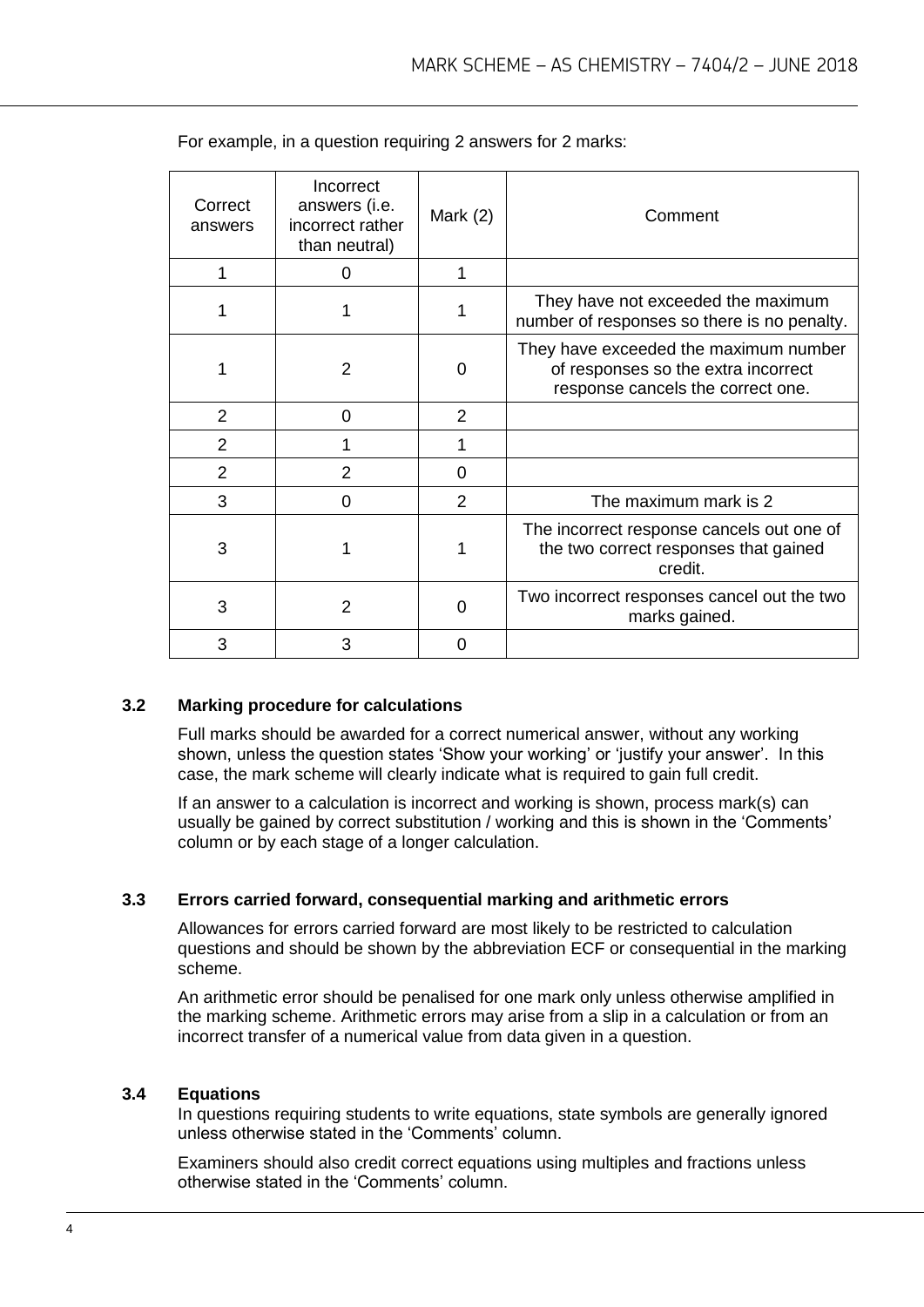#### **3.5 Oxidation states**

In general, the sign for an oxidation state will be assumed to be positive unless specifically shown to be negative.

#### **3.6 Interpretation of 'it'**

Answers using the word 'it' should be given credit only if it is clear that the 'it' refers to the correct subject.

#### **3.7 Phonetic spelling**

The phonetic spelling of correct scientific terminology should be credited **unless** there is a possible confusion with another technical term or if the question requires correct IUPAC nomenclature.

#### **3.8 Brackets**

(…..) are used to indicate information which is not essential for the mark to be awarded but is included to help the examiner identify the sense of the answer required.

#### **3.9 Ignore / Insufficient / Do not allow**

Ignore or insufficient is used when the information given is irrelevant to the question or not enough to gain the marking point. Any further correct amplification could gain the marking point.

Do **not** allow means that this is a wrong answer which, even if the correct answer is given, will still mean that the mark is not awarded.

#### **3.10 Marking crossed out work**

Crossed out work that **has not been** replaced should be marked as if it were not crossed out, if possible. Where crossed out work **has been** replaced, the replacement work and not the crossed out work should be marked.

#### **3.11 Reagents**

The command word "Identify", allows the student to choose to use **either** the name or the formula of a reagent in their answer. In some circumstances, the list principle may apply when both the name and the formula are used. Specific details will be given in mark schemes.

The guiding principle is that a reagent is a chemical which can be taken out of a bottle or container. Failure to identify complete reagents **will be penalised**, but follow-on marks (e.g. for a subsequent equation or observation) can be scored from an incorrect attempt (possibly an incomplete reagent) at the correct reagent. Specific details will be given in mark schemes.

For example, **no credit** would be given for

- the cyanide ion or CN<sup>-</sup> when the reagent should be potassium cyanide or KCN;
- the hydroxide ion or OH<sup>-</sup> when the reagent should be sodium hydroxide or NaOH;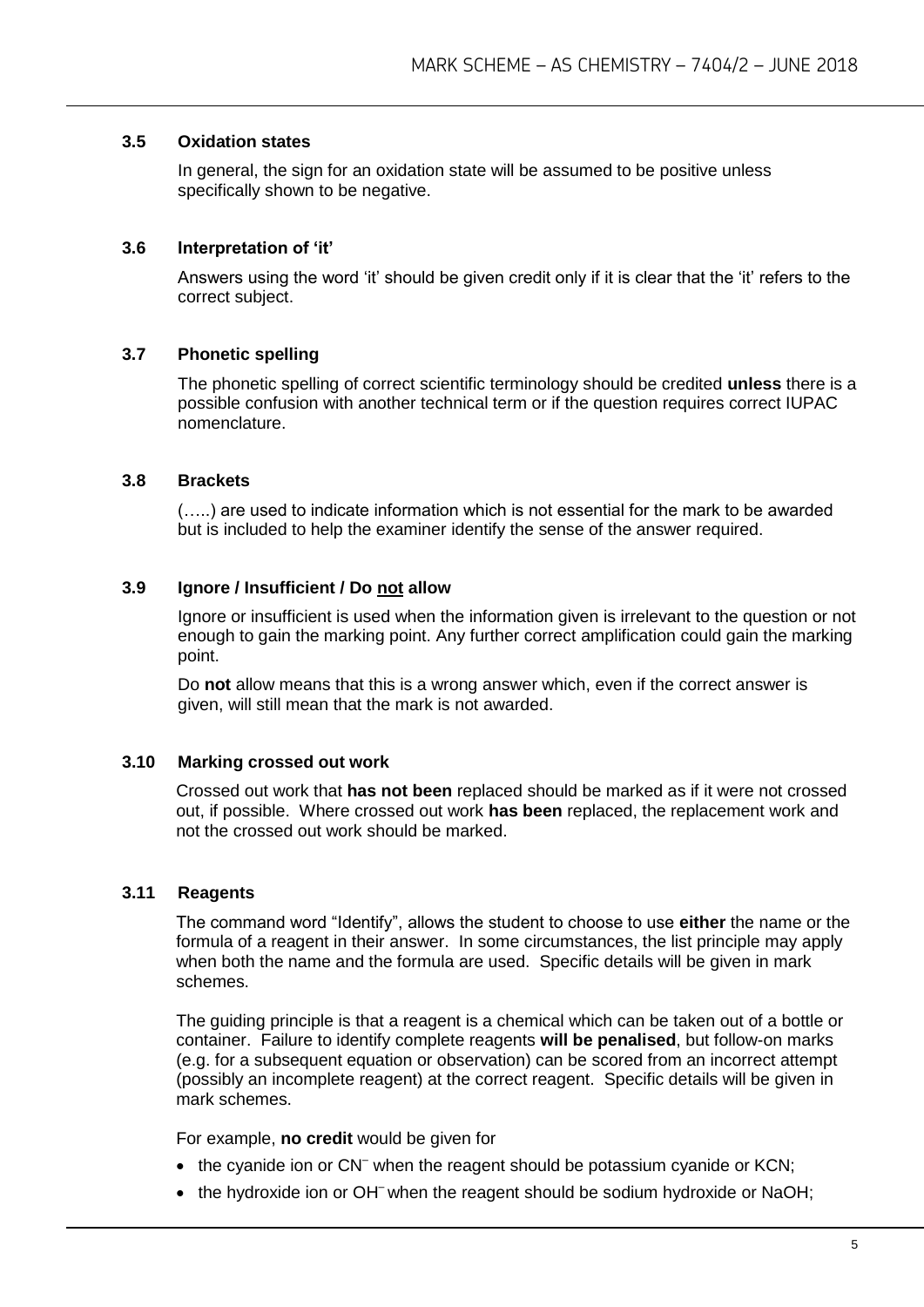• the Ag(NH<sub>3</sub>)<sub>2</sub><sup>+</sup> ion when the reagent should be Tollens' reagent (or ammoniacal silver nitrate). In this example, no credit is given for the ion, but credit could be given for a correct observation following on from the use of the ion. Specific details will be given in mark schemes.

In the event that a student provides, for example, **both** KCN and cyanide ion, it would be usual to ignore the reference to the cyanide ion (because this is not contradictory) and credit the KCN. Specific details will be given in mark schemes.

#### **3.12 Organic structures**

Where students are asked to draw organic structures, unless a specific type is required in the question and stated in the mark scheme, these may be given as displayed, structural or skeletal formulas or a combination of all three as long as the result is unambiguous.

In general

- Displayed formulae must show all of the bonds and all of the atoms in the molecule, but need not show correct bond angles.
- Skeletal formulae must show carbon atoms by an angle or suitable intersection in the skeleton chain. Functional groups must be shown and it is essential that all atoms other than C atoms are shown in these (except H atoms in the functional groups of aldehydes, secondary amines and N-substituted amides which do not need to be shown).
- Structures must not be ambiguous, e.g. 1-bromopropane should be shown as  $CH<sub>3</sub>CH<sub>2</sub>CH<sub>2</sub>Br$  and not as the molecular formula  $C<sub>3</sub>H<sub>7</sub>Br$  which could also represent the isomeric 2-bromopropane.
- Bonds should be drawn correctly between the relevant atoms. This principle applies in all cases where the attached functional group contains a carbon atom, e.g nitrile, carboxylic acid, aldehyde and acid chloride. The carbon-carbon bond should be clearly shown. Wrongly bonded atoms will be penalised **on every occasion**. (see the examples below)
- The same principle should also be applied to the structure of alcohols. For example, if students show the alcohol functional group as C ─ HO, they should be penalised **on every occasion**.
- Latitude should be given to the representation of  $C C$  bonds in alkyl groups, given that  $CH_{3}$ — is considered to be interchangeable with  $H_3C$ — even though the latter would be preferred.
- Similar latitude should be given to the representation of amines where NH<sub>2</sub>— C will be allowed, although  $H_2N-C$  would be preferred.
- Poor presentation of vertical C ─ CH<sup>3</sup> bonds or vertical C ─ NH<sup>2</sup> bonds should **not** be penalised. For other functional groups, such as  $-$  OH and  $-$  CN, the limit of tolerance is the half-way position between the vertical bond and the relevant atoms in the attached group.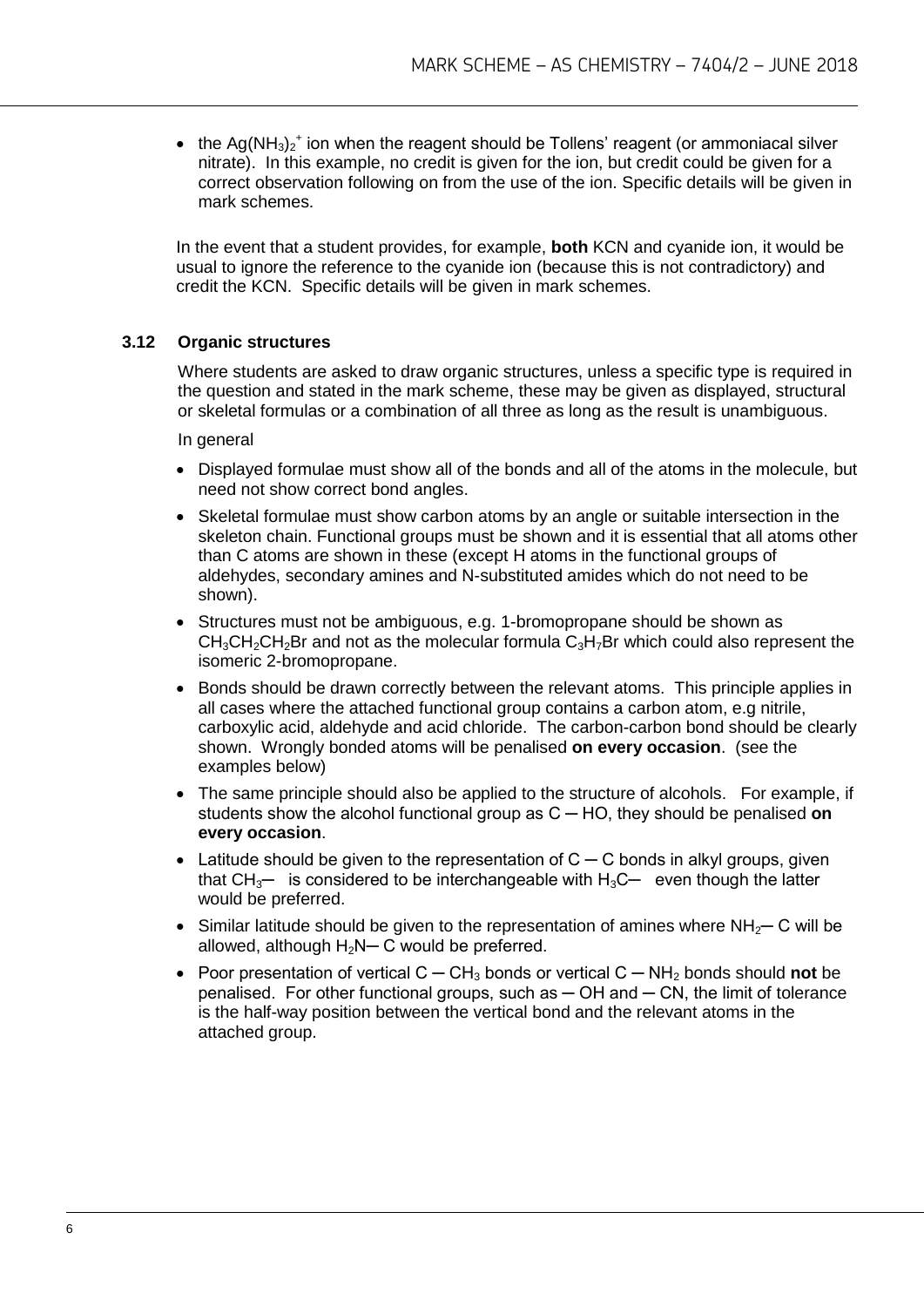$CH<sub>3</sub>$  $CH<sub>3</sub>$ C  $CH<sub>3</sub>CH<sub>2</sub>$  $OH$ OH **allowed allowed** not allowed not allowed not allowed  $NH<sub>2</sub>$  $NH<sub>2</sub>$  $NH<sub>2</sub>$ NH<sub>2</sub>  $NO<sub>2</sub>$ **allowed allowed allowed allowed** not allowed  $C<sub>N</sub>$ **CN COOH COOH** C COOH not allowed not allowed not allowed not allowed not allowed **CHO CHO** C **CHO COCI** COCl not allowed not allowed not allowed not allowed not allowed

By way of illustration, the following would apply.

- Representation of  $CH<sub>2</sub>$  by  $C-H<sub>2</sub>$  will be penalised
- Some examples are given here of **structures** for specific compounds that should **not** gain credit (but, exceptions may be made in the context of balancing equations)

| CH <sub>3</sub> COH                | for | ethanal |
|------------------------------------|-----|---------|
| CH <sub>3</sub> CH <sub>2</sub> HO | for | ethanol |
| OHCH <sub>2</sub> CH <sub>3</sub>  | for | ethanol |
| $C_2H_6O$                          | for | ethanol |
| CH <sub>2</sub> CH <sub>2</sub>    | for | ethene  |
| CH <sub>2</sub> .CH <sub>2</sub>   | for | ethene  |
| CH <sub>2</sub> :CH <sub>2</sub>   | for | ethene  |

 Each of the following **should gain credit** as alternatives to correct representations of the structures.

| $CH2 = CH2$    | for   | ethene, $H_2C = CH_2$         |
|----------------|-------|-------------------------------|
| $CH_3CHOHCH_3$ | tor – | propan-2-ol, $CH_3CH(OH)CH_3$ |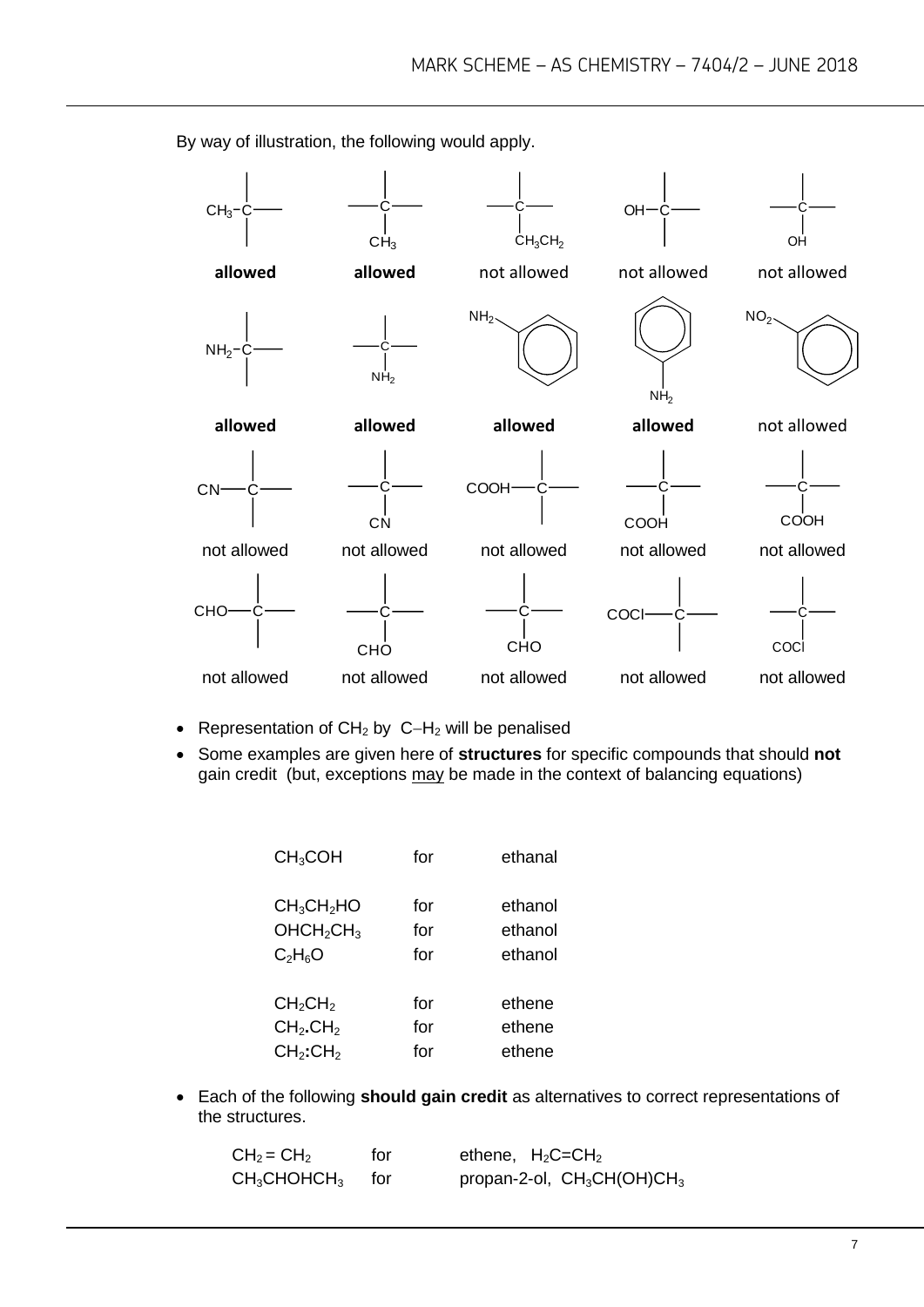- In most cases, the use of "sticks" to represent C ─ H bonds in a structure should **not** be penalised. The exceptions to this when "sticks" will be penalised include
	- structures in mechanisms where the C H bond is essential (e.g. elimination reactions in halogenoalkanes and alcohols)
	- when a displayed formula is required
	- when a skeletal structure is required or has been drawn by the candidate

#### **3.13 Organic names**

As a general principle, non-IUPAC names or incorrect spelling or incomplete names should **not** gain credit. Some illustrations are given here.

Unnecessary but not wrong numbers will **not** be penalised such as the number '2' in 2 methylpropane or the number '1' in 2-chlorobutan-1-oic acid.

| but-2-ol                | should be butan-2-ol                                        |
|-------------------------|-------------------------------------------------------------|
| 2-hydroxybutane         | should be butan-2-ol                                        |
| butane-2-ol             | should be butan-2-ol                                        |
| 2-butanol               | should be butan-2-ol                                        |
| ethan-1,2-diol          | should be ethane-1,2-diol                                   |
| 2-methpropan-2-ol       | should be 2-methylpropan-2-ol                               |
| 2-methylbutan-3-ol      | should be 3-methylbutan-2-ol                                |
| 3-methylpentan          | should be 3-methylpentane                                   |
| 3-mythylpentane         | should be 3-methylpentane                                   |
| 3-methypentane          | should be 3-methylpentane                                   |
| propanitrile            | should be propanenitrile                                    |
| aminethane              | should be ethylamine (although aminoethane can gain credit) |
| 2-methyl-3-bromobutane  | should be 2-bromo-3-methylbutane                            |
| 3-bromo-2-methylbutane  | should be 2-bromo-3-methylbutane                            |
| 3-methyl-2-bromobutane  | should be 2-bromo-3-methylbutane                            |
| 2-methylbut-3-ene       | should be 3-methylbut-1-ene                                 |
| difluorodichloromethane | should be dichlorodifluoromethane                           |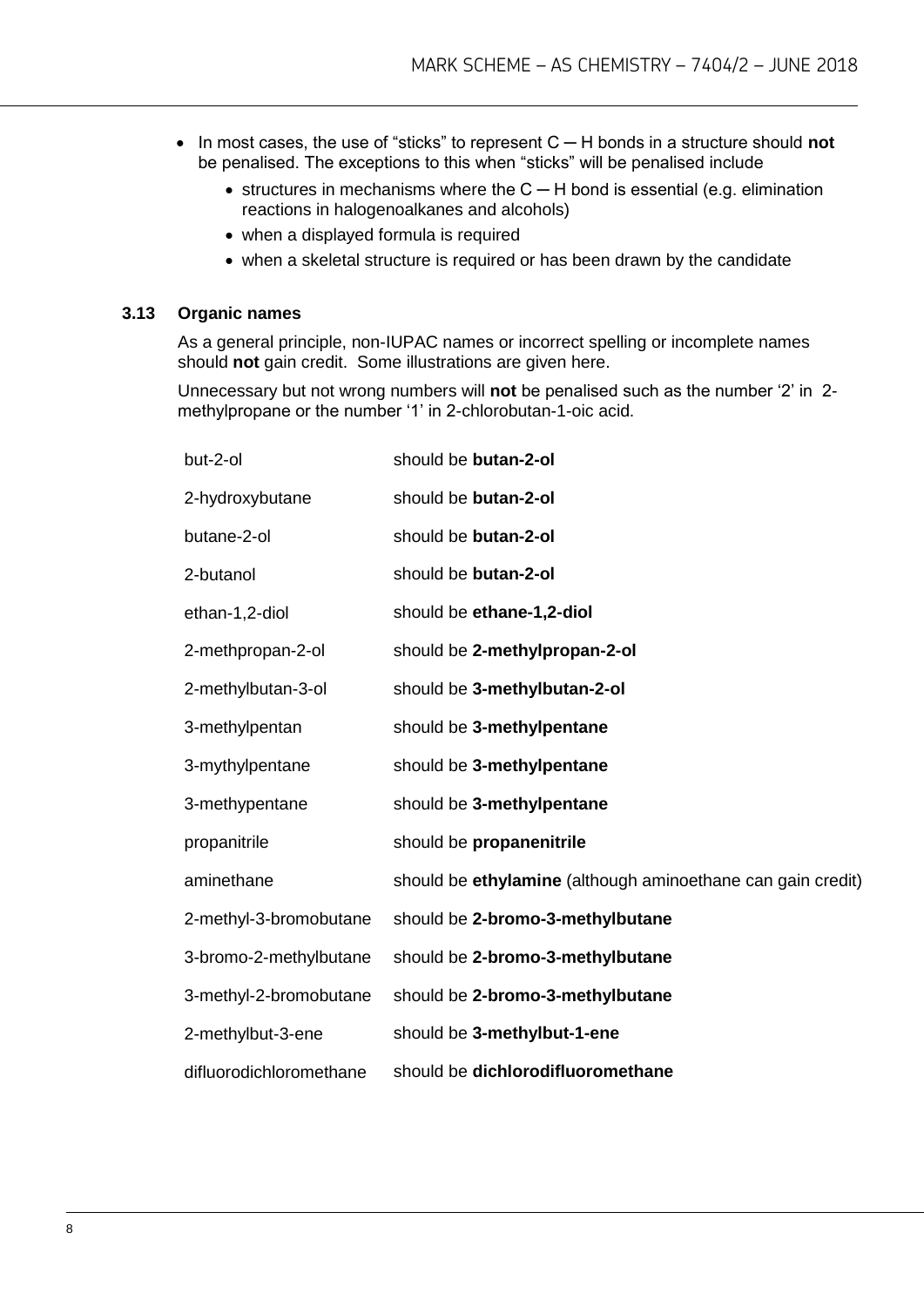#### **3.14 Organic reaction mechanisms**

Curly arrows should originate either from a lone pair of electrons or from a bond.

**The following representations** should not gain credit **and will be penalised each time**  within a clip.



For example, the following would score zero marks



When the curly arrow is showing the formation of a bond to an atom, the arrow can go directly to the relevant atom, alongside the relevant atom or **more than half-way** towards the relevant atom.

In free-radical substitution

- the absence of a radical dot should be penalised **once only** within a clip.
- the use of half-headed arrows is not required, but the use of double-headed arrows or the incorrect use of half-headed arrows in free-radical mechanisms should be penalised **once only** within a clip

The correct use of skeletal formulae in mechanisms is acceptable, but where a C-H bond breaks, both the bond and the H must be drawn to gain credit.

#### **3.15 Extended responses**

#### **For questions marked using a 'Levels of Response' mark scheme:**

Level of response mark schemes are broken down into three levels, each of which has a descriptor. Each descriptor contains two statements. The first statement is the Chemistry content statement and the second statement is the communication statement.

#### **Determining a level**

Start at the lowest level of the mark scheme and use it as a ladder to see whether the answer meets the Chemistry content descriptor for that level. The descriptor for the level indicates the qualities that might be seen in the student's answer for that level. If it meets the lowest level, then go to the next one and decide if it meets this level, and so on, until you have a match between the level descriptor and the answer.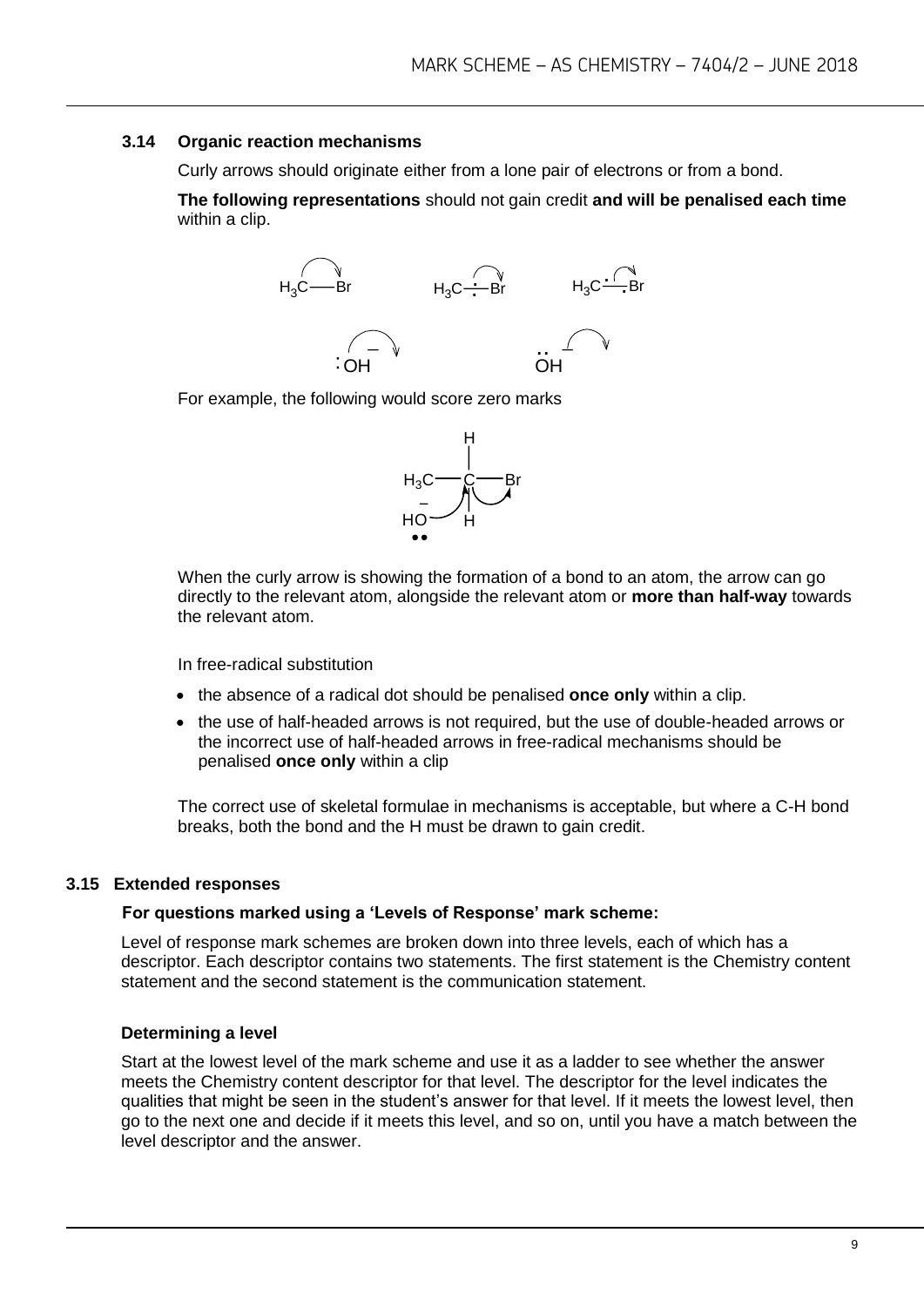When assigning a level you should look at the overall quality of the answer and not look to pick holes in small and specific parts of the answer where the student has not performed quite as well as the rest. If the answer covers different aspects of different levels of the mark scheme you should use a best fit approach for defining the level.

Once the level has been decided, the mark within the level is determined by the communication statement:

• If the answer completely matches the communication descriptor, award the higher mark within the level.

• If the answer does not completely match the communication descriptor, award the lower mark within the level.

The exemplar materials used during standardisation will help you to determine the appropriate level. There will be an exemplar in the standardising materials which will correspond with each level of the mark scheme and for each mark within each level. This answer will have been awarded a mark by the Lead Examiner. You can compare the student's answer with the exemplar to determine if it is the same standard, better or worse than the example. You can then use this to allocate a mark for the answer based on the Lead Examiner's mark on the exemplar.

You may well need to read back through the answer as you apply the mark scheme to clarify points and assure yourself that the level and the mark are appropriate.

Indicative content in the mark scheme is provided as a guide for examiners. It is not intended to be exhaustive and you must credit other chemically valid points. Students may not have to cover all of the points mentioned in the indicative content to reach the highest level of the mark scheme. The mark scheme will state how much chemical content is required for the highest level.

An answer which contains nothing of relevance to the question must be awarded no marks.

#### **For other extended response answers:**

Where a mark scheme includes linkage words (such as 'therefore', 'so', 'because' etc), these are optional. However, a student's marks for the question may be limited if they do not demonstrate the ability to construct and develop a sustained line of reasoning which is coherent, relevant, substantiated and logically structured. In particular answers in the form of bullet pointed lists may not be awarded full marks if there is no indication of logical flow between each point or if points are in an illogical order.

The mark schemes for some questions state that the maximum mark available for an extended response answer is limited if the answer is not coherent, relevant, substantiated and logically structured. During the standardisation process, the Lead Examiner will provide marked exemplar material to demonstrate answers which have not met these criteria. You should use these exemplars as a comparison when marking student answers.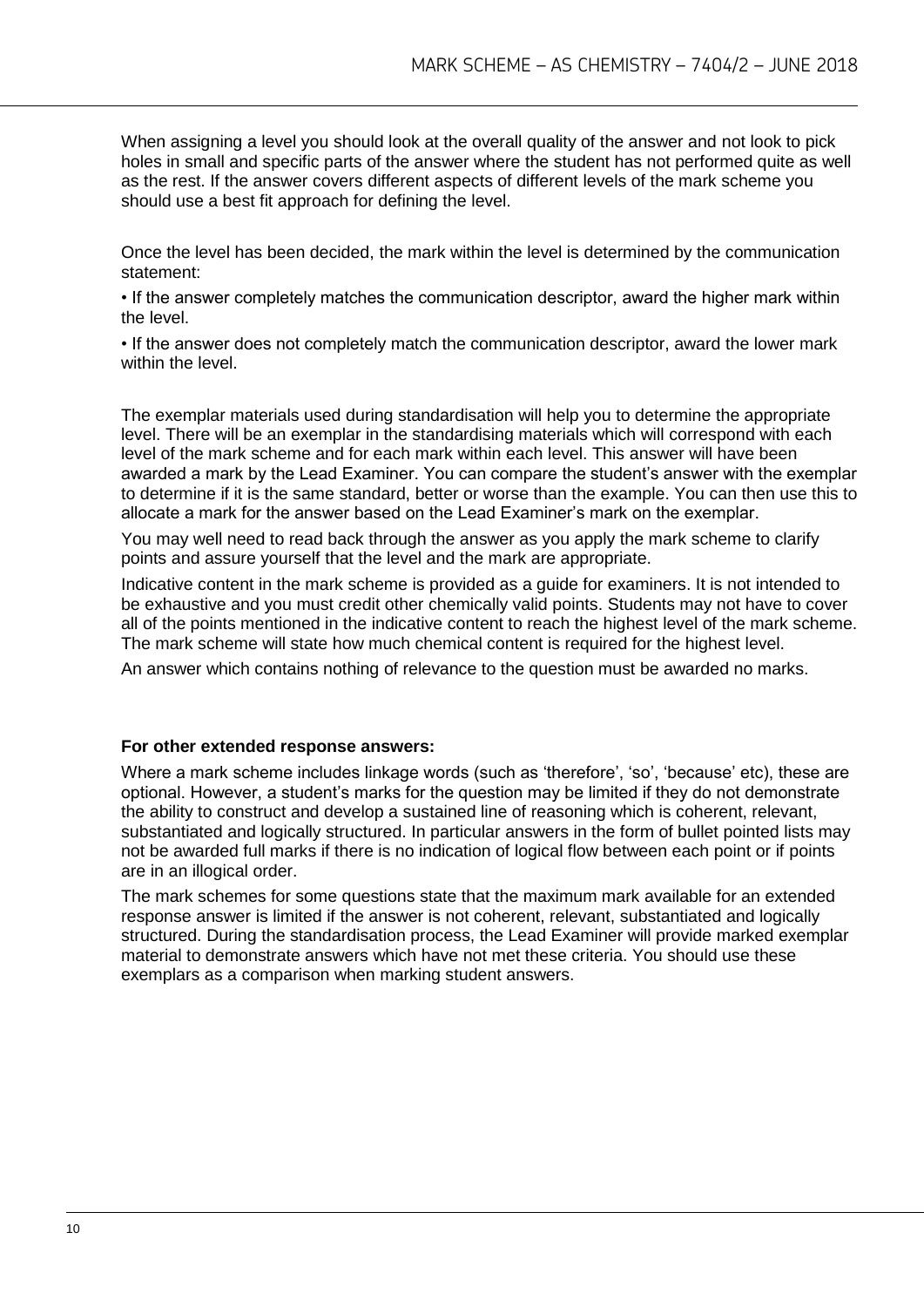| Question |                                                                              | <b>Marking Guidance</b>                                         | <b>Mark</b>                                                                     | <b>Comments</b>                                                                                                                                                                                        |
|----------|------------------------------------------------------------------------------|-----------------------------------------------------------------|---------------------------------------------------------------------------------|--------------------------------------------------------------------------------------------------------------------------------------------------------------------------------------------------------|
|          |                                                                              |                                                                 |                                                                                 |                                                                                                                                                                                                        |
| 1.1      | <b>M1</b>                                                                    | provides a different route / mechanism / pathway                | 1                                                                               | Ignore reference to (frequency of) collisions, surface area or<br>active sites                                                                                                                         |
|          | M2                                                                           | with lower activation energy                                    | 1                                                                               | Penalise reference to increasing energy of particles ( $CE = 0$ )                                                                                                                                      |
|          |                                                                              |                                                                 |                                                                                 | Allow $E_a$ / $E_{act}$ or definition of activation energy in M2                                                                                                                                       |
|          |                                                                              |                                                                 |                                                                                 |                                                                                                                                                                                                        |
| 1.2      | <b>M1</b>                                                                    | line $2$ = steeper than original and finishes at same<br>height | $\mathbf{1}$                                                                    | If two correct lines are drawn but neither labelled, then allow<br>1 mark.                                                                                                                             |
|          | line $3 =$ less steep than original and finishes at half the<br>M2<br>height | $\mathbf{1}$                                                    | If two correct lines are drawn and only one is labelled, then<br>allow 2 marks. |                                                                                                                                                                                                        |
|          |                                                                              |                                                                 | If only one correct line is drawn and neither are labelled, then<br>0 marks.    |                                                                                                                                                                                                        |
|          |                                                                              |                                                                 |                                                                                 | If two correct lines are drawn but line 2 is labelled 1 and line 3<br>is labelled 2, then allow 1 mark                                                                                                 |
|          |                                                                              |                                                                 |                                                                                 | Allow some unevenness in drawing of lines in terms of height<br>it levels off at, with up to a quarter of a box of unevenness                                                                          |
|          |                                                                              |                                                                 |                                                                                 | At the start, lines must separate from the original before the<br>first vertical line.                                                                                                                 |
|          |                                                                              |                                                                 |                                                                                 | In terms of the origin, lines must start within one half of a<br>square of the origin.                                                                                                                 |
|          |                                                                              |                                                                 |                                                                                 | For each line ignore the time at which the line becomes<br>horizontal – it is the fact it is more or less steep than the<br>original line that matters (along with the height at which it<br>finishes) |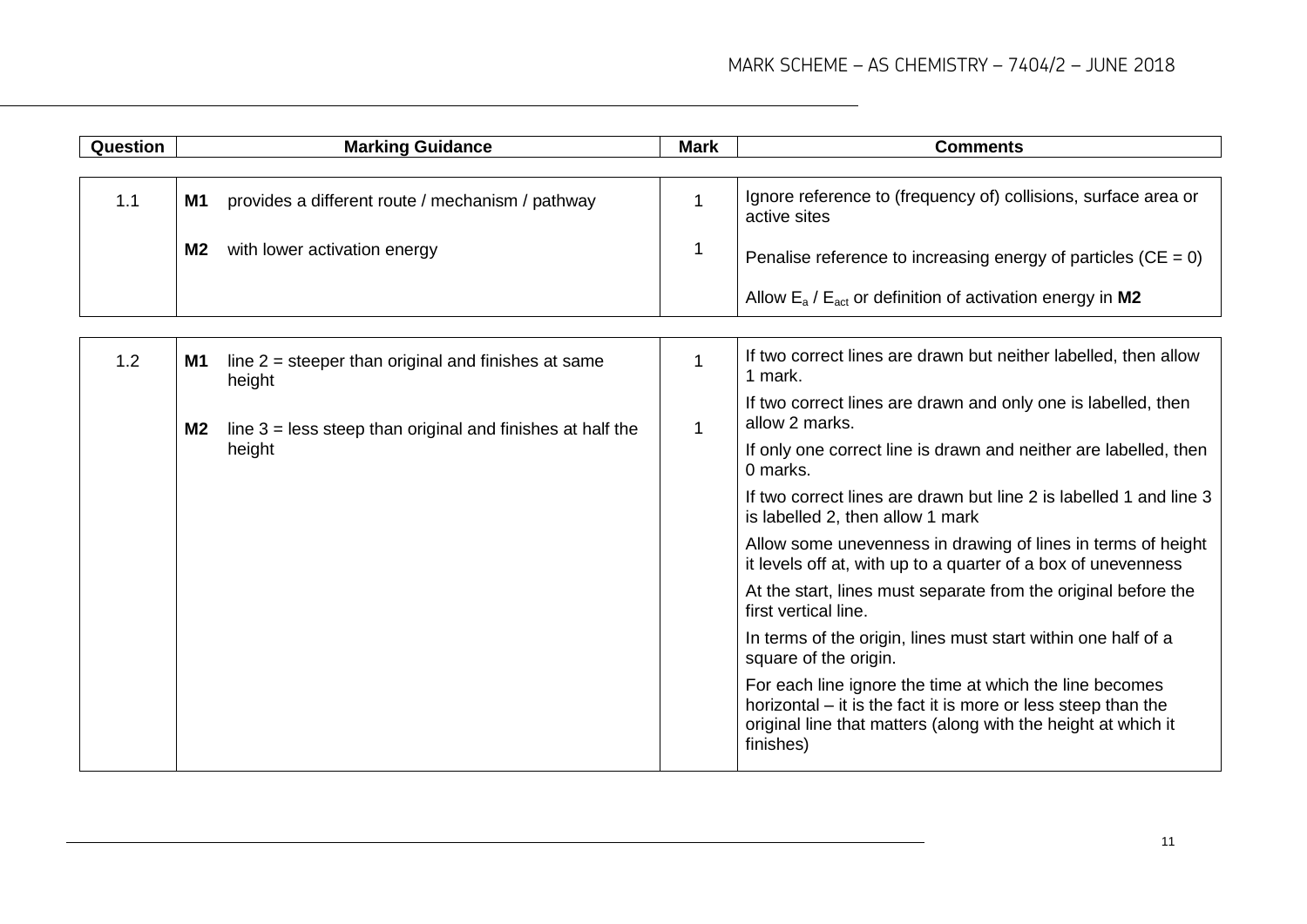| 1.3 | M1        | more particles/molecules/reactants/ $H_2O_2$ /moles in<br>given/same volume/space OR<br>particles/molecules/reactants/H <sub>2</sub> O <sub>2</sub> /moles closer | Penalise reference to changing the activation energy (CE = 0) $\vert$<br>For M1 do not allow area                                                                                                                                                                                                                                                          |
|-----|-----------|-------------------------------------------------------------------------------------------------------------------------------------------------------------------|------------------------------------------------------------------------------------------------------------------------------------------------------------------------------------------------------------------------------------------------------------------------------------------------------------------------------------------------------------|
|     | <b>M2</b> | together<br>successful collisions are more frequent                                                                                                               | For M <sub>2</sub><br>successful collisions – allow reference to collisions with<br>sufficient energy or collisions with the activation energy or<br>effective collisions<br>more frequent – allow reference to per unit time, per second<br>(but ignore reference to rate of collisions, ignore chance of<br>collisions, ignore likelihood of collisions) |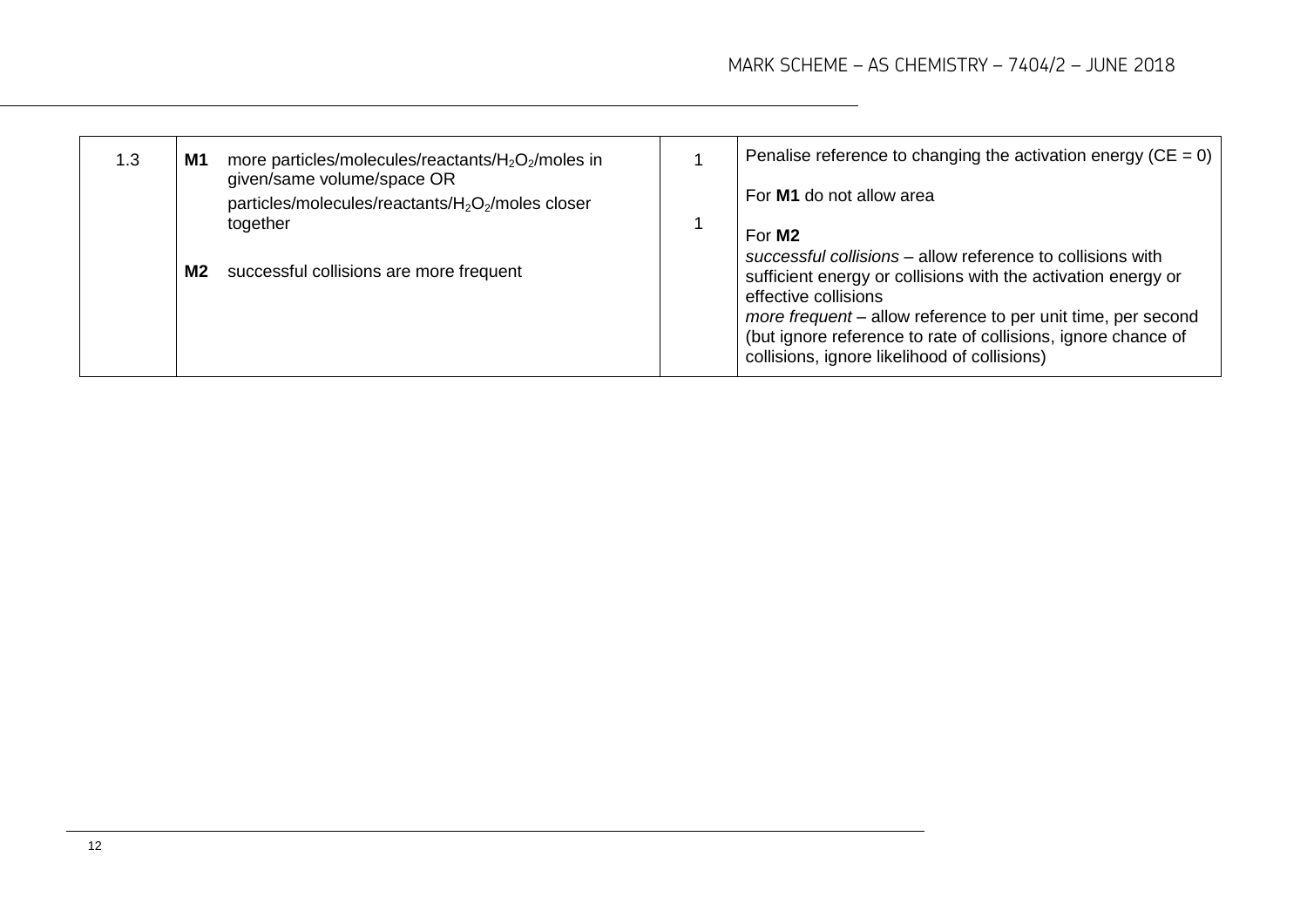| Question | <b>Marking Guidance</b>                                                                         | <b>Mark</b>  | <b>Comments</b>                                                                                                                                                                                                                                                                                                                                                                                                                          |
|----------|-------------------------------------------------------------------------------------------------|--------------|------------------------------------------------------------------------------------------------------------------------------------------------------------------------------------------------------------------------------------------------------------------------------------------------------------------------------------------------------------------------------------------------------------------------------------------|
| 2.1      | use of water would dilute the NaOH OR<br>use of water would change the concentration of NaOH OR | $\mathbf{1}$ | Ignore reference to weakening the solution, watering down<br>the solution, contaminate                                                                                                                                                                                                                                                                                                                                                   |
|          | to ensure the concentration of the NaOH is not changed OR                                       |              | Allow<br>it would gives a titre value that is larger<br>it would decrease the pH of the NaOH<br>(any additional qualifying reason given must be correct)                                                                                                                                                                                                                                                                                 |
| 2.2      | Rough = $25.2$ , 1 = $23.90$ , 2 = $23.70$ , 3 = $24.00$                                        | $\mathbf 1$  | Need all four (with rough to 1dp and the other three to 2dp)                                                                                                                                                                                                                                                                                                                                                                             |
| 2.3      | use of titrations 1 & 3 only<br>M1                                                              | $\mathbf{1}$ | <b>M1</b> is for choosing correct titres<br>M2 is for calculating the mean to 2dp for their chosen titres                                                                                                                                                                                                                                                                                                                                |
|          | 23.95 (cm <sup>3</sup> )<br>M <sub>2</sub>                                                      | $\mathbf 1$  | 24.0 $cm3$<br>= 1 mark (wrong number of decimal places)<br>24 $cm3$<br>$= 1$ mark (only if it is clear that titration 2 is not<br>included)<br>23.86 cm <sup>3</sup> = 1 mark (used all three titrations)<br>$23.9 \text{ cm}^3$<br>$= 0$ marks (used all three titrations and wrong<br>number of decimal places)<br>If error(s) made in 2.2, allow ECF from 2.2, where they<br>choose concordant titres and find the mean (can score M1 |
|          |                                                                                                 |              | and $M2$ )                                                                                                                                                                                                                                                                                                                                                                                                                               |
| 2.4      | $\frac{0.15}{23.95}$ x 100 ) = 0.63%                                                            | $\mathbf{1}$ | (0.6263%)<br>Allow any correct value with at least 2 significant figures<br>based on their answer to 2.3. Rounding must be correct.                                                                                                                                                                                                                                                                                                      |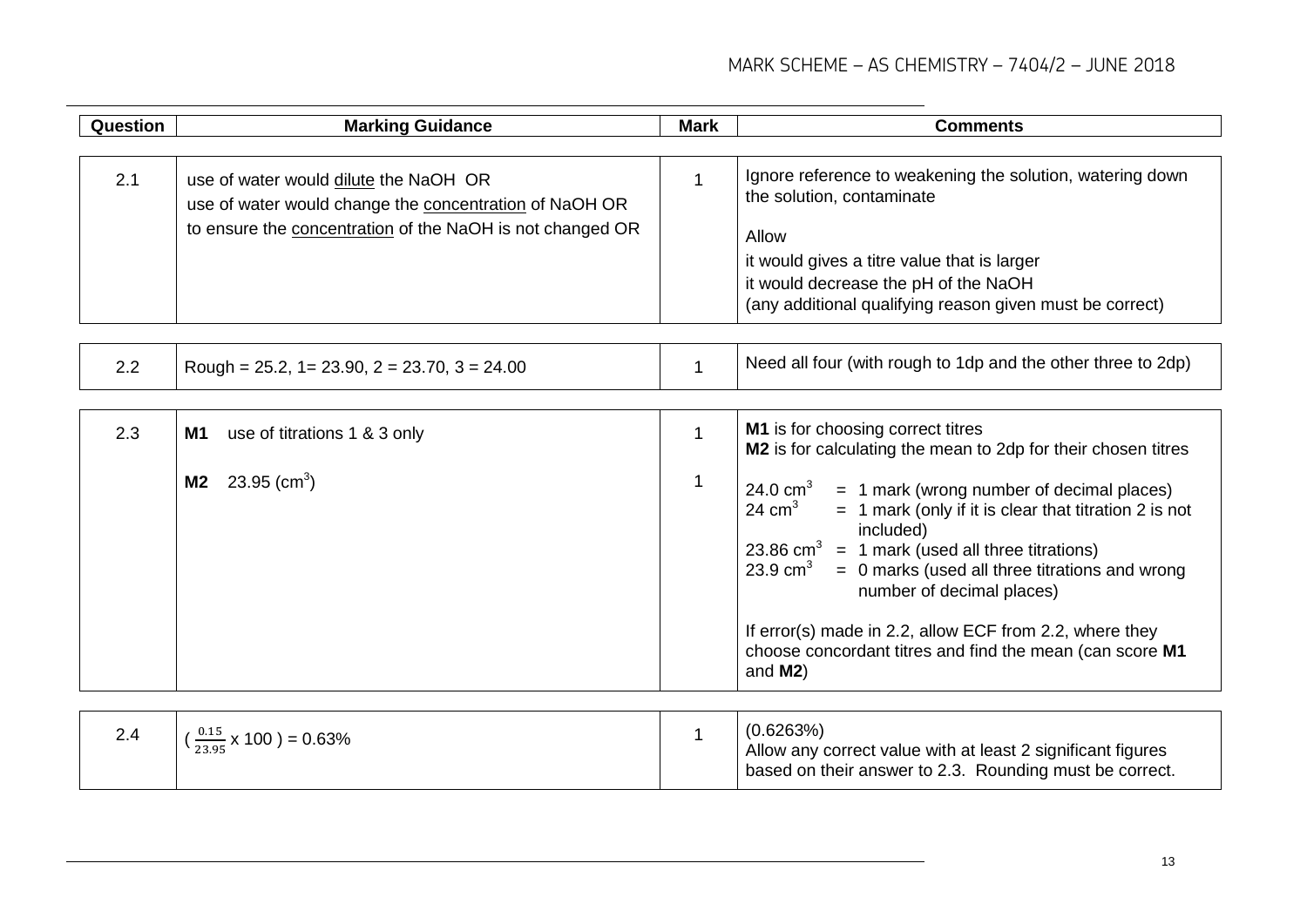(values may be over 100% if 2.5 is incorrect)

| 2.5 | <b>M1</b> moles NaOH = $\frac{23.95}{1000}$ x 0.0500 (= 0.001198) | Correct answer to at least $2sf = 3$ marks (allow 760-770 mg)                                                                                 |
|-----|-------------------------------------------------------------------|-----------------------------------------------------------------------------------------------------------------------------------------------|
|     | <b>M2</b> moles acid in flask = $\frac{M1}{3}$ x 10 (= 0.003992)  | Correct value in grams (lose $M3$ ) = 2 marks (allow 0.76-0.77<br>g)                                                                          |
|     | mass acid ( = $0.003992 \times 192.0 = 0.766$ g) = 766 (mg)<br>M3 | Allow ECF at each stage (including those based on value<br>from $2.3$ )                                                                       |
|     |                                                                   | Incorrect answers that are a factor of 10 too small lose M2<br>$(76-77 \text{ mg} = 2 \text{ marks}, 0.076-0.077 \text{ g} = 1 \text{ mark})$ |
|     |                                                                   | (if use 25 $cm3$ for volume of NaOH, then max 2 marks (M2<br>and $M3$ for 800 mg)                                                             |
|     |                                                                   |                                                                                                                                               |
| 2.6 | $\frac{\text{Answer to Q02.5}}{20}$ x 100 ) = 97.7 or 97.8%       | Allow any correct value to at least 2 significant figures based<br>on their answer to Q02.5                                                   |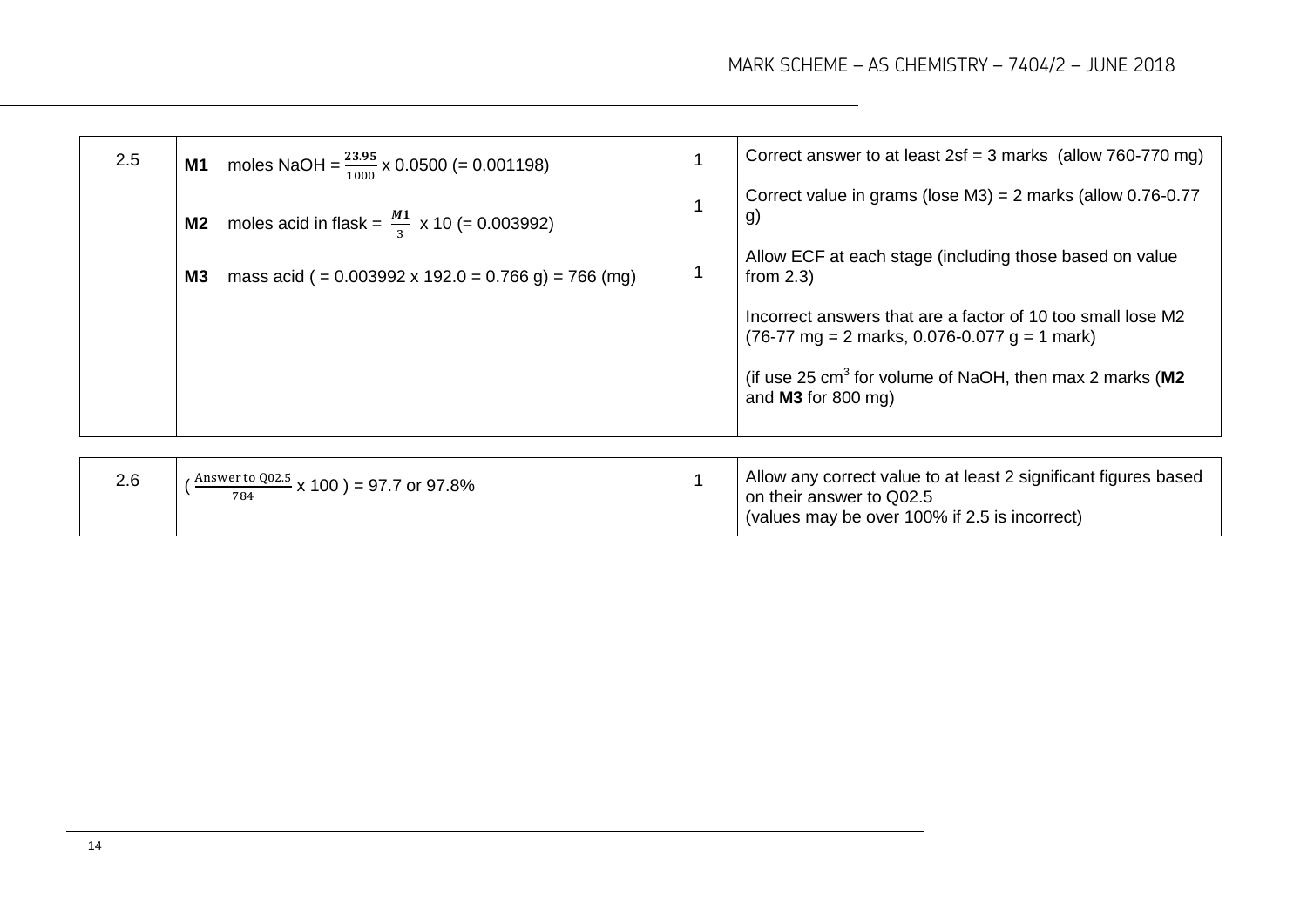| Question | <b>Marking Guidance</b>                                                                                                     | <b>Mark</b>  | <b>Comments</b>                                                                                                                                           |
|----------|-----------------------------------------------------------------------------------------------------------------------------|--------------|-----------------------------------------------------------------------------------------------------------------------------------------------------------|
|          |                                                                                                                             |              |                                                                                                                                                           |
| 3.1      | <b>M1</b> moles $(=\frac{25}{1000} \times 2.0) = 0.050$                                                                     | 1            | Correct answer (to at least 2 sig fig) scores 4 marks                                                                                                     |
|          | heat released = $0.050 \times 56.1$ (= 2.805 kJ or 2805 J)<br>M2                                                            | $\mathbf{1}$ | 27 or 26.8°C (from moles of two reagents being added<br>together for $M2$ , or use of 25 cm <sup>3</sup> in $M4$ ) scores 3 marks                         |
|          | <b>M3</b> $\Delta T = \frac{q}{r}$                                                                                          | $\mathbf{1}$ | $0.013(.4)$ °C (from not converting kJ to J) scores 3 marks<br>(loses M4) [0.027 or 0.0268°C would score 2 marks (loses<br>$M2$ and $M4$ )                |
|          | <b>M4</b> $\Delta T = \frac{2805}{50 \times 4.18}$ or $\frac{1000 \times 0.050 \times 56.1}{50 \times 4.18} = 13(0.4)$ (°C) | $\mathbf{1}$ | M1 moles can be shown for either substance or without<br>specifying the substance; if it is shown for both substances,<br>must be correct for both for M1 |
|          |                                                                                                                             |              | Allow ECF from M1 to M2                                                                                                                                   |
|          |                                                                                                                             |              | Allow ECF from M2 to M4 (providing an attempt to calculate q<br>has been made – no ECF if $56100$ or 56.1 is used as q)                                   |
|          |                                                                                                                             |              | Correct M4 scores M3. If error made in M4, M3 could score<br>from substituted values in this expression in M4                                             |
|          |                                                                                                                             |              | <b>M4</b> final answer to at least 2 sig fig.                                                                                                             |
|          |                                                                                                                             |              | Penalise M4 for negative temperature rise                                                                                                                 |
|          |                                                                                                                             |              |                                                                                                                                                           |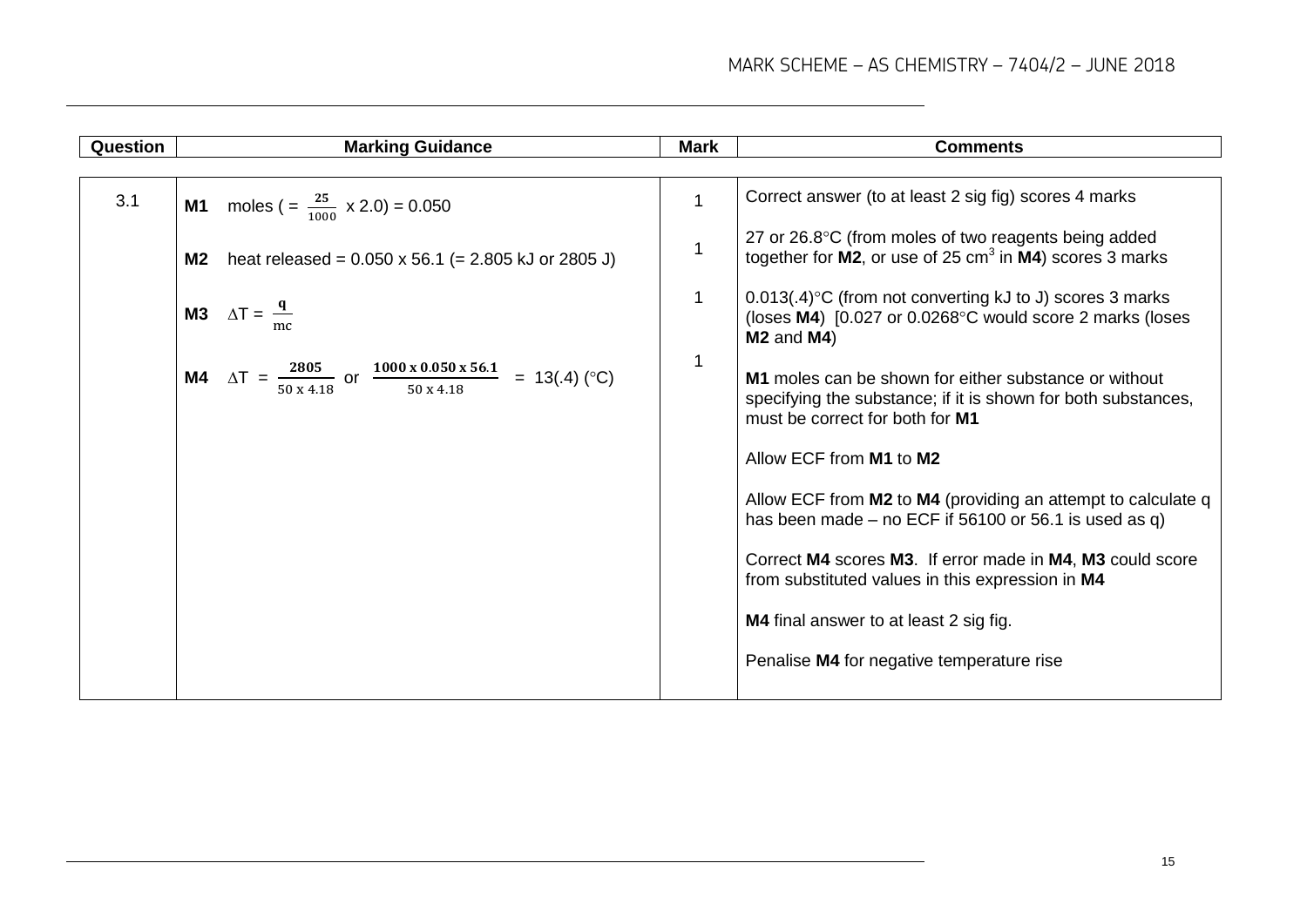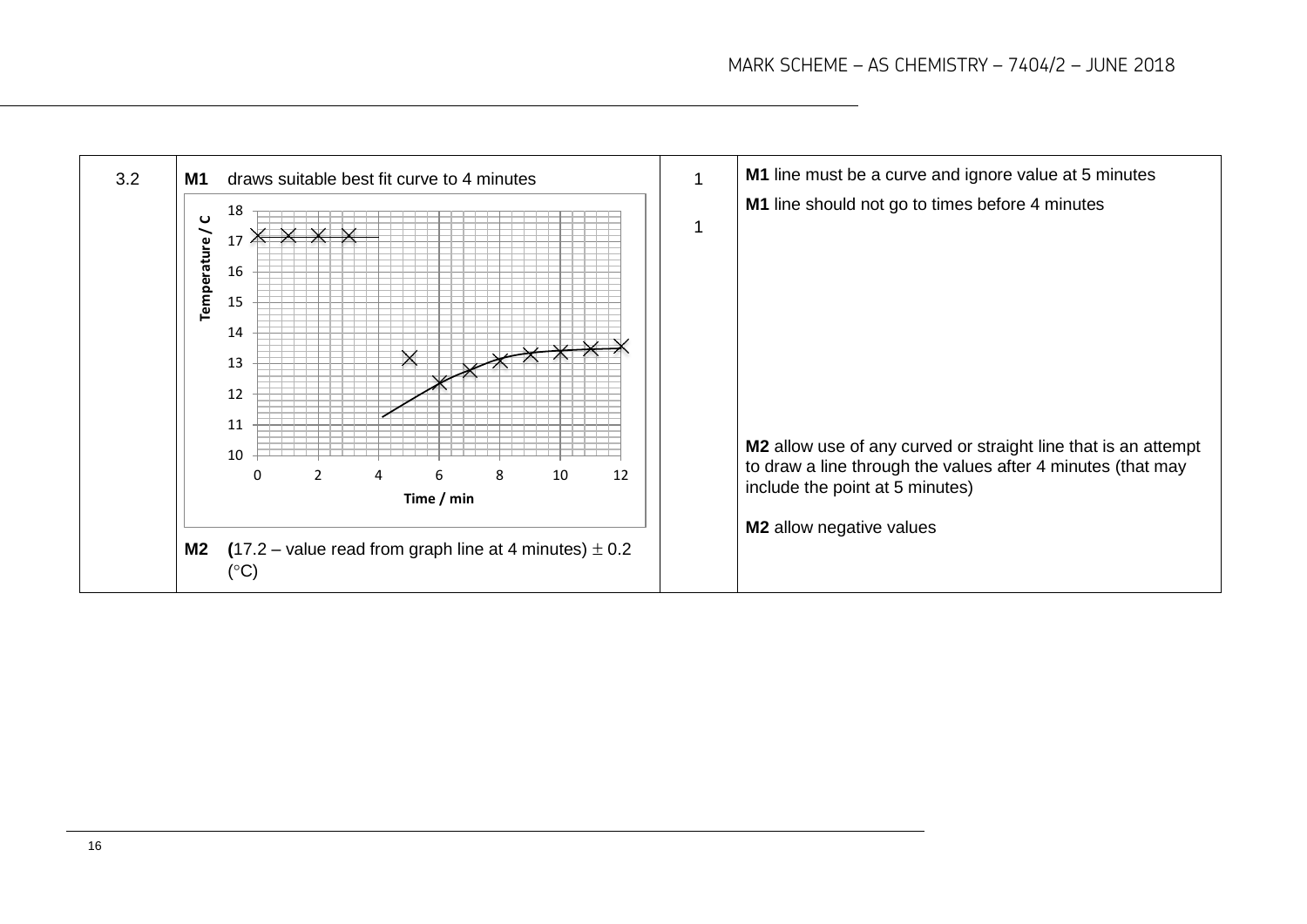| Question | <b>Marking Guidance</b>                                                               | <b>Mark</b>  | <b>Comments</b>                                                                                      |
|----------|---------------------------------------------------------------------------------------|--------------|------------------------------------------------------------------------------------------------------|
|          |                                                                                       |              |                                                                                                      |
| 4.1      | <b>M1</b> $C_nH_{2n+2}$                                                               | 1            |                                                                                                      |
|          | $14.0n + 2.0$ or $14n + 2$<br>M2                                                      | $\mathbf 1$  | $2(7.0n + 1.0)$ or $2.0(7n + 1)$ or $2(7n + 1)$<br><b>or</b>                                         |
|          |                                                                                       |              |                                                                                                      |
| 4.2      | nonane has stronger / greater / more van der Waals'<br>M1<br>forces between molecules | $\mathbf{1}$ | or converse arguments for 2,4-dimethylbutane having lower<br>boiling point                           |
|          | nonane molecules pack closer together / more (surface)<br><b>M2</b>                   | $\mathbf 1$  | question refers to nonane if not expressly stated by candidate                                       |
|          | contact                                                                               |              | intermolecular forces = forces between molecules                                                     |
|          |                                                                                       |              | M1 ignore abbreviations vdW and/or imf                                                               |
|          |                                                                                       |              | M2 ignore reference to surface area alone                                                            |
|          |                                                                                       |              | CE=0 reference to breaking (covalent) bonds / breaking chain                                         |
|          |                                                                                       |              |                                                                                                      |
| 4.3      | $C_9H_{20}$ + 14O <sub>2</sub> $\rightarrow$ 9CO <sub>2</sub> + 10H <sub>2</sub> O    | $\mathbf{1}$ | allow multiples; ignore any state symbols; correct structures<br>rather than formulae are fine       |
|          |                                                                                       |              |                                                                                                      |
| 4.4      | nitrogen and oxygen from air react<br>M1                                              | $\mathbf{1}$ | M1 must be at least one reference to air and no reference to<br>nitrogen/oxygen coming from the fuel |
|          | at high temperature<br>M <sub>2</sub>                                                 | 1            | ignore reference to pressure, heat, hot, incomplete<br>combustion                                    |
|          |                                                                                       |              | if temperature is stated, must be over 1000°C                                                        |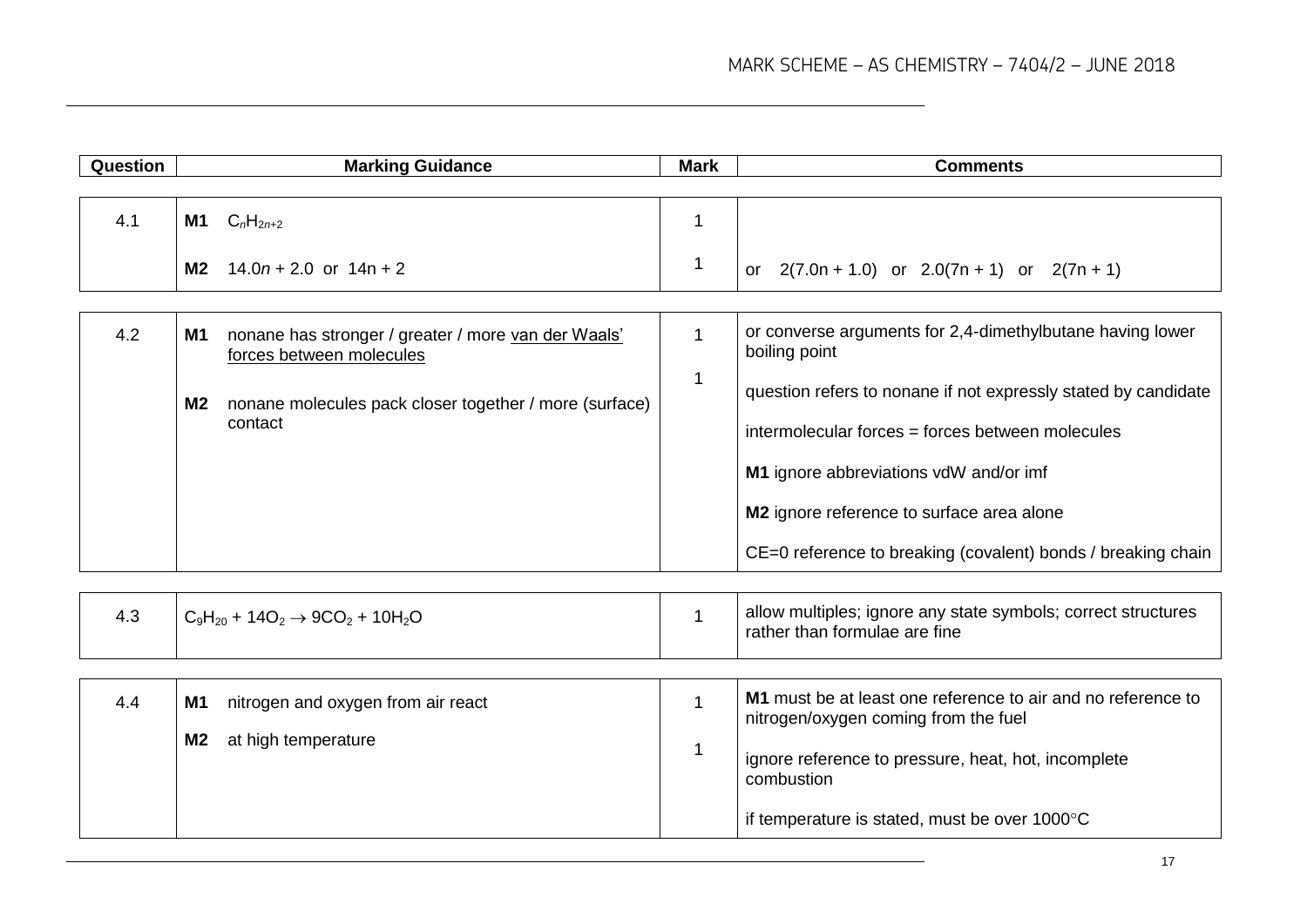| 4.5 | thermal (cracking)        |                                                                         |
|-----|---------------------------|-------------------------------------------------------------------------|
| 4.6 | H<br>CH <sub>3</sub><br>H | allow any correct structural representation<br>ignore any n or brackets |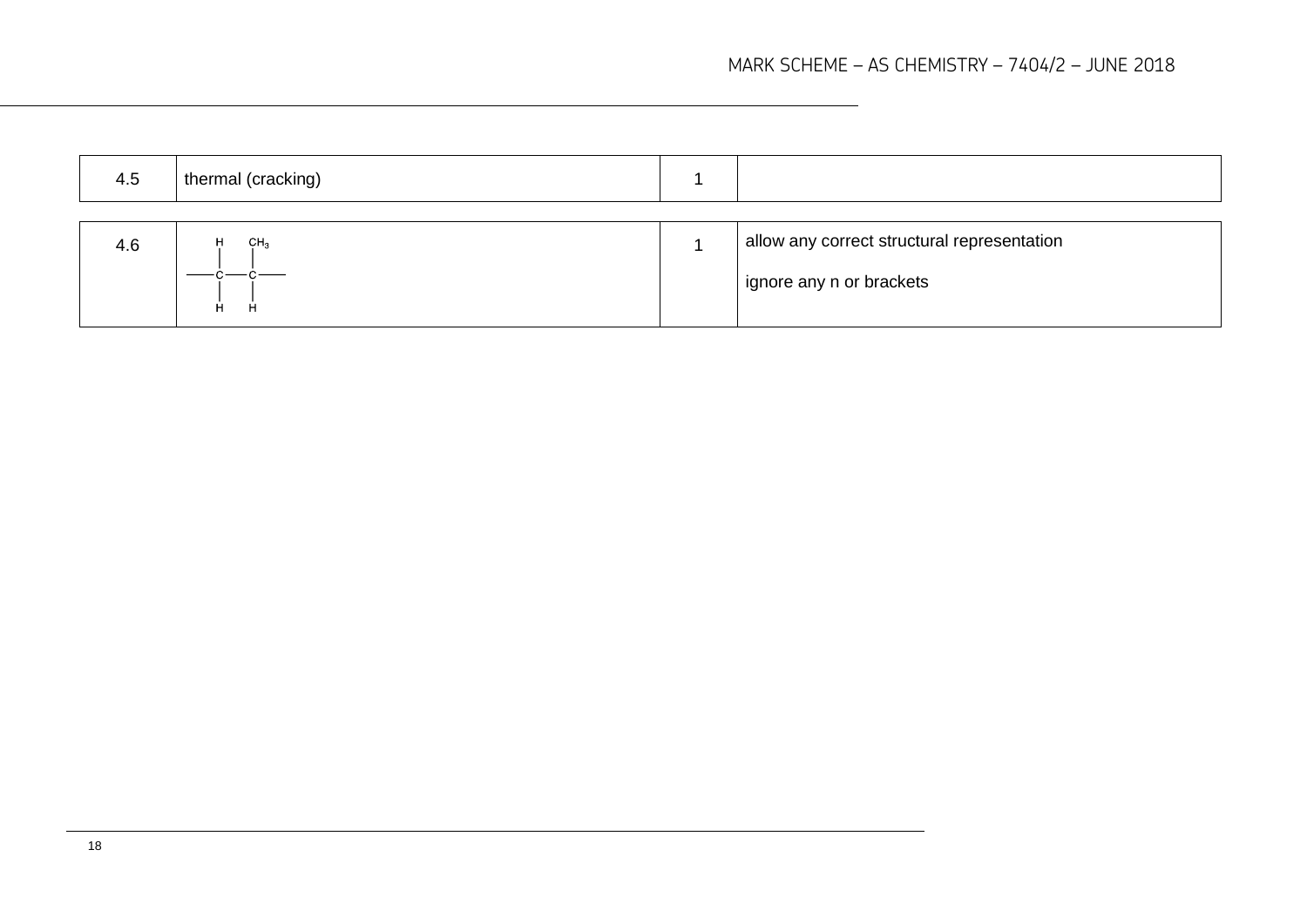| Question | <b>Marking Guidance</b>                                                                                                                                                                                                                                                | <b>Mark</b> | <b>Comments</b>                                                                                                                                                                                                                                                                                                                                                                                                                                                                                                                                                                           |
|----------|------------------------------------------------------------------------------------------------------------------------------------------------------------------------------------------------------------------------------------------------------------------------|-------------|-------------------------------------------------------------------------------------------------------------------------------------------------------------------------------------------------------------------------------------------------------------------------------------------------------------------------------------------------------------------------------------------------------------------------------------------------------------------------------------------------------------------------------------------------------------------------------------------|
|          |                                                                                                                                                                                                                                                                        |             |                                                                                                                                                                                                                                                                                                                                                                                                                                                                                                                                                                                           |
| 5.1      | $C.H = 7.3 : 12.2$ seen<br>M1                                                                                                                                                                                                                                          | 1           | Extended response: M1 is for working of some sort leading to<br>the formulae.                                                                                                                                                                                                                                                                                                                                                                                                                                                                                                             |
|          | (converting C:H $7.3 : 12.2$ to $3.5$ )<br>M2<br>to give empirical formula = $C_3H_5$<br>molecular formula = $C_6H_{10}$<br><b>M3</b>                                                                                                                                  | 1<br>1      | If $C_3H_5$ and $C_6H_{10}$ are both shown but it is not indicated which<br>formula is which; or the formulas are stated the wrong way<br>round, then allow 1 mark for M2 and M3 combined; if both                                                                                                                                                                                                                                                                                                                                                                                        |
|          |                                                                                                                                                                                                                                                                        |             | correct formulas are given with only one stated correctly to be<br>the empirical/molecular formula, then allow M2 and M3.                                                                                                                                                                                                                                                                                                                                                                                                                                                                 |
|          | <b>M4,5</b> two possible structures of $C_6H_{10}$ (in any structural form)<br>cyclic compounds with 6/5/4/3-membered C ring with<br>one double bond, e.g.<br>or any dienes with with 6 C atoms,<br>or a molecule with a triple bond<br>(electrophilic) addition<br>M6 | 2<br>1      | M4 and M5 ignore names given in addition to structures<br>Credit M4 and M5 for correct names if no structures drawn<br>Alternative route to $C_6H_{10}$ that could gain credit<br>82/12 gives/suggests 6 C atoms<br>M1<br>molecular formula = $C_6H_{10}$<br>M <sub>2</sub><br>M3<br>empirical formula = $C_3H_5$<br>Alternative route to $C_6H_{10}$ that could gain credit<br>$82 \times 0.878 = 72$ , $(72/12) = 6$ C atoms<br>M1<br>M <sub>2</sub><br>molecular formula = $C_6H_{10}$<br><b>M3</b><br>empirical formula = $C_3H_5$<br>Apply list principle to structures in M4 and M5 |
|          |                                                                                                                                                                                                                                                                        |             | penalise nucleophilic addition; ignore bromination<br>M6                                                                                                                                                                                                                                                                                                                                                                                                                                                                                                                                  |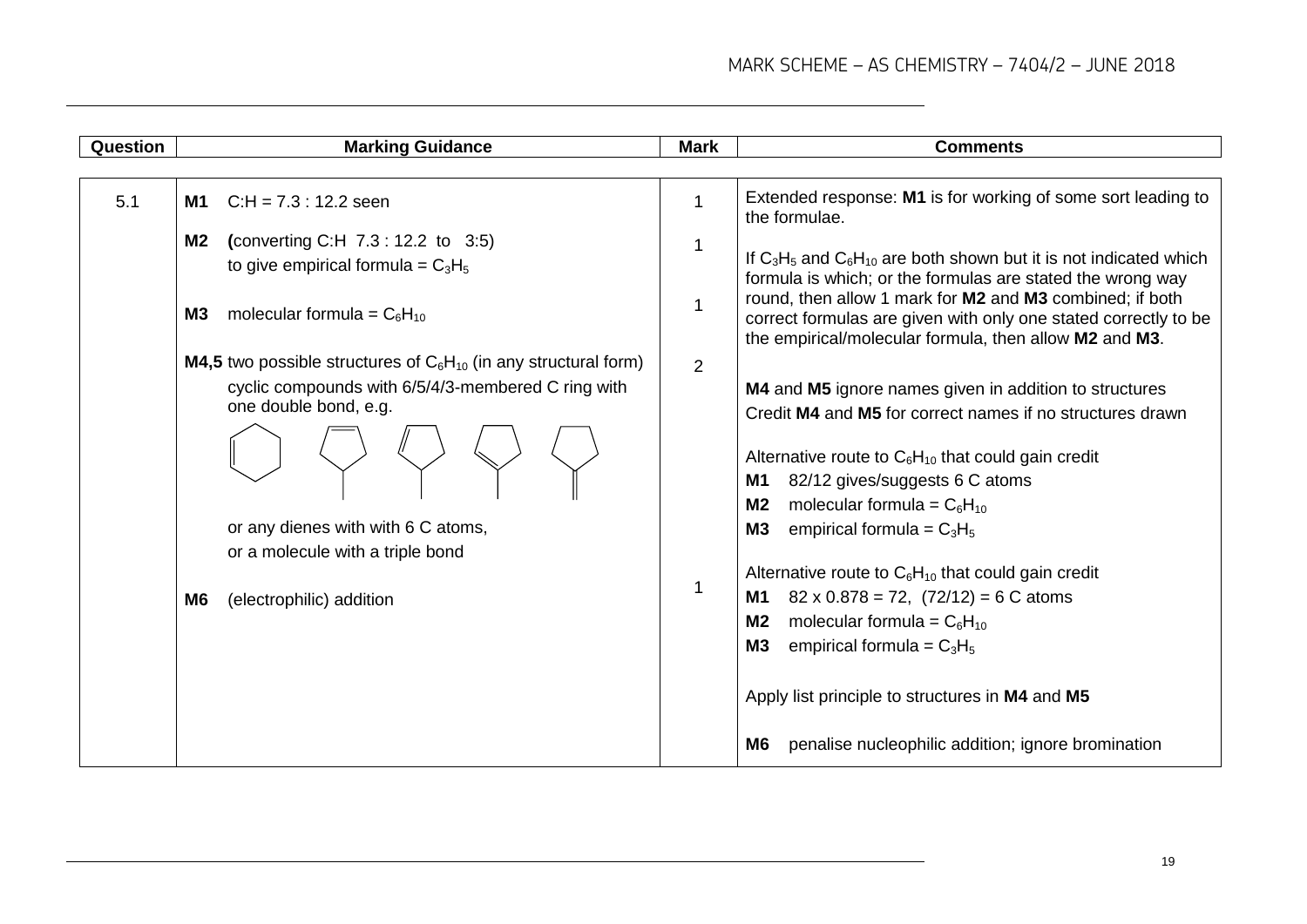| <b>Question</b> | <b>Marking Guidance</b>                                     |  | <b>Comments</b>                                                                                                                                      |
|-----------------|-------------------------------------------------------------|--|------------------------------------------------------------------------------------------------------------------------------------------------------|
|                 |                                                             |  |                                                                                                                                                      |
| 6.1             | 3-chloro-2,4-dimethylpentane                                |  | This answer only apart from slips with commas and dashes                                                                                             |
|                 |                                                             |  |                                                                                                                                                      |
| 6.2             | M1<br>lines at 134 and 136                                  |  | <b>M1</b> is for drawing the correct two lines (if other lines are<br>drawn, penalise M1 (but ignore any additional very small lines                 |
|                 | line at 134 to be three times higher than line at 136<br>M2 |  | at 135 or 137)                                                                                                                                       |
|                 |                                                             |  | M2 is for the line at 134 being three times as big as the one at<br>136 (ignore other lines)                                                         |
|                 | 132<br>135<br>131<br>136<br>137<br>133<br>134               |  | Accept cross to represent top of lines; if bars drawn – they<br>should be narrow (less than 10% of division) and clear which<br>value they refer to. |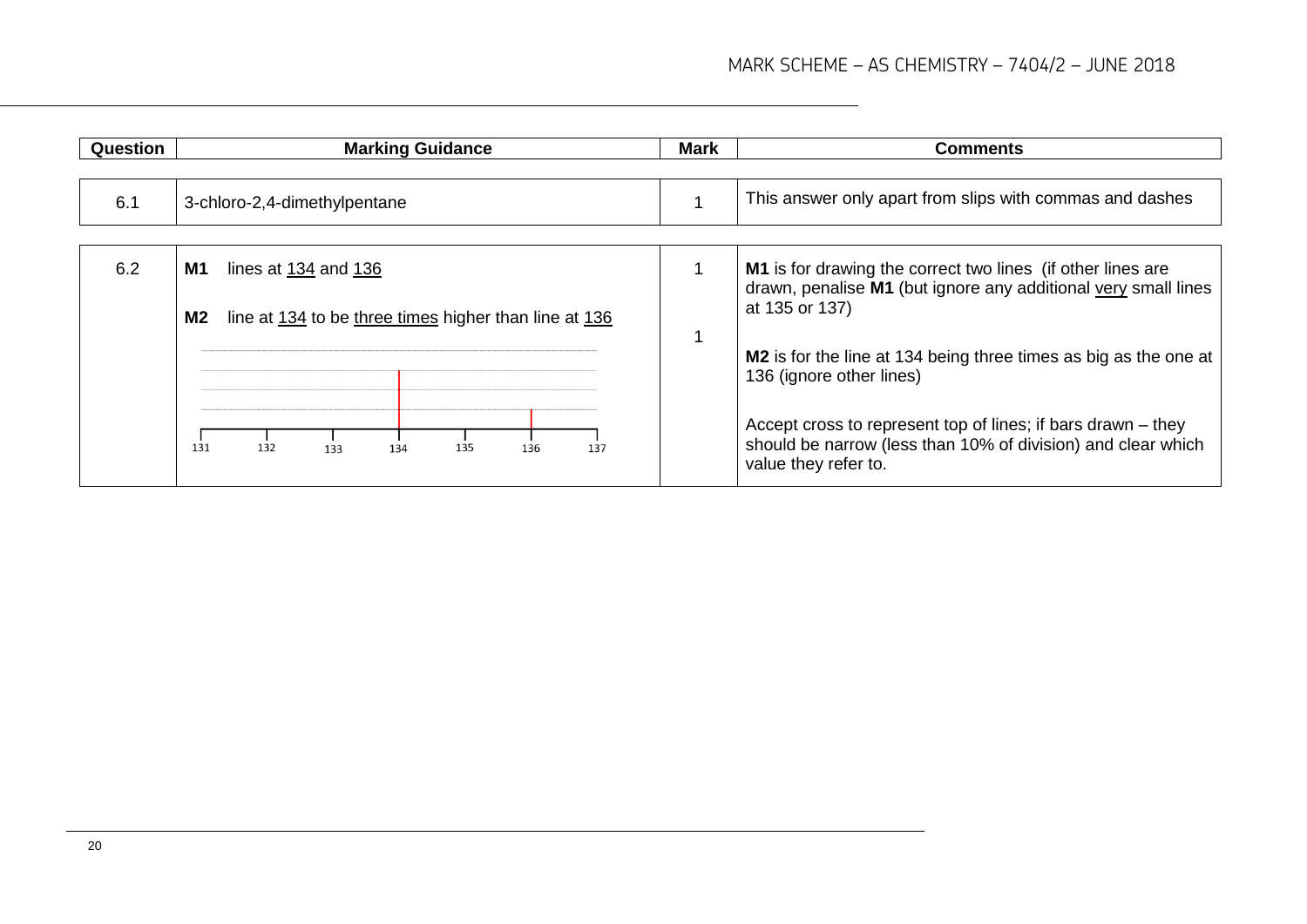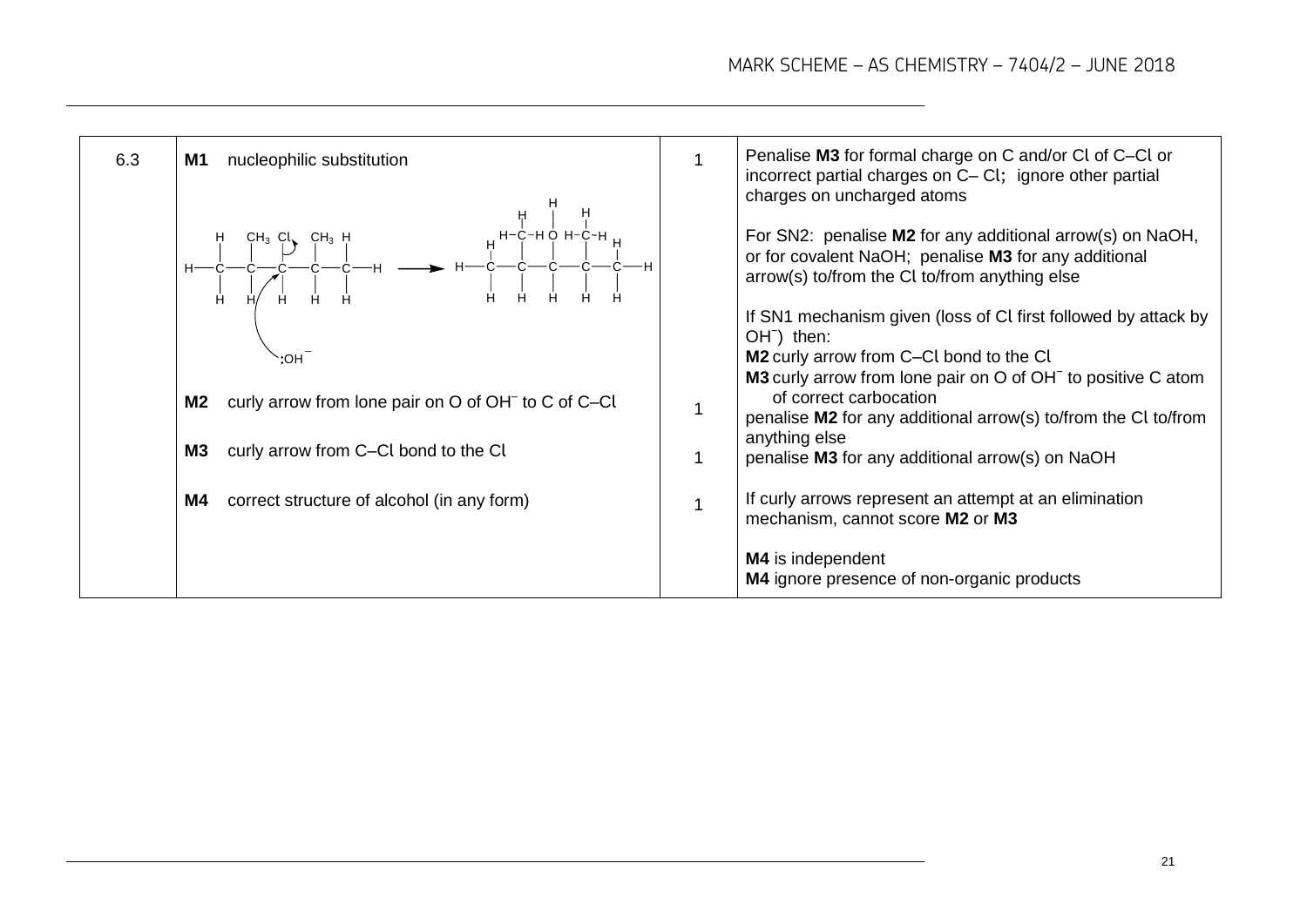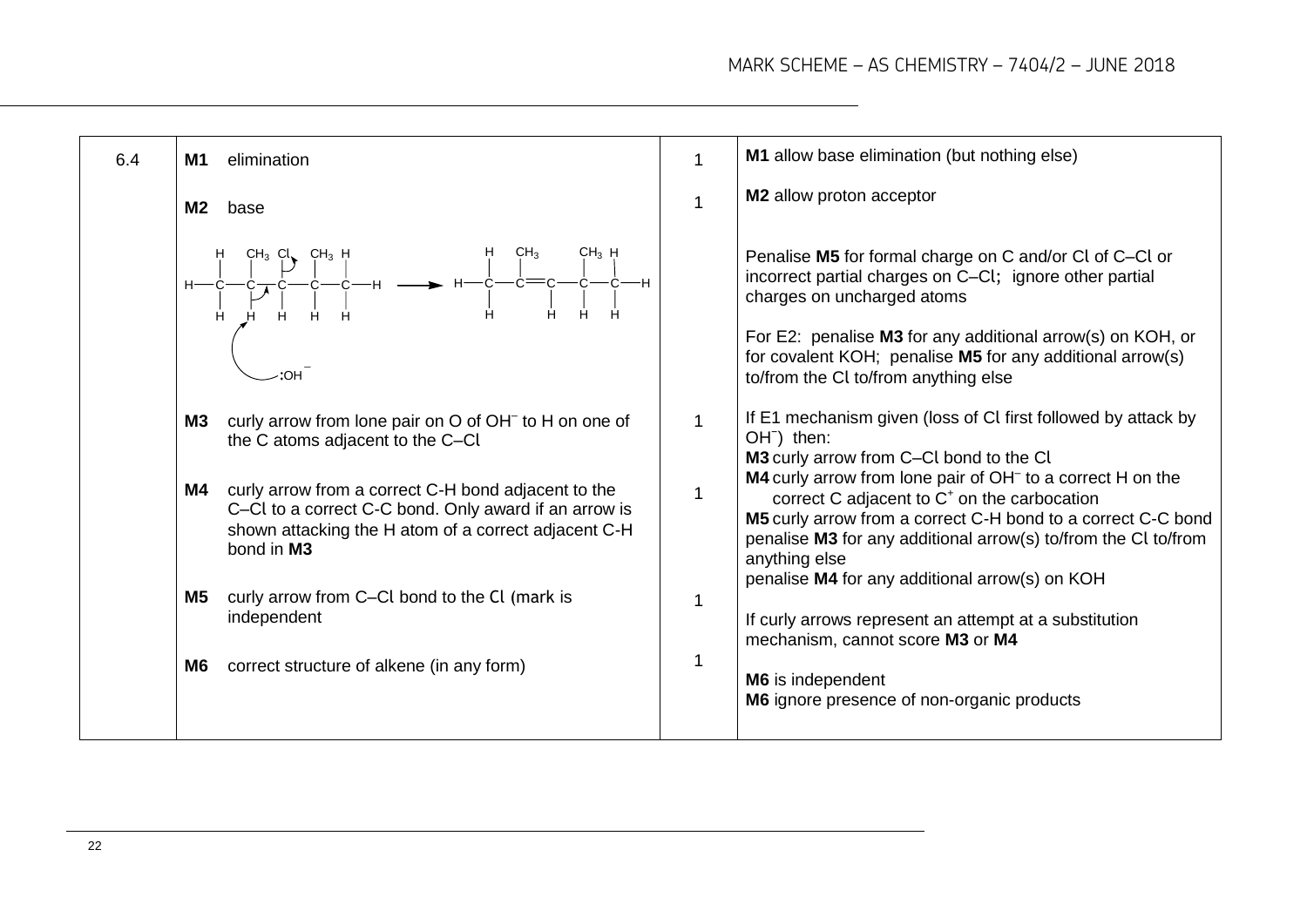| 6.5 | <b>C</b> as C=C 1620-1680 cm <sup>-1</sup> OR no O-H 3230-3550 cm <sup>-1</sup> |                         | need the correct compound and an explanation                                                                                                                         |
|-----|---------------------------------------------------------------------------------|-------------------------|----------------------------------------------------------------------------------------------------------------------------------------------------------------------|
|     |                                                                                 |                         | full wavenumber range or value(s) within the range                                                                                                                   |
|     |                                                                                 |                         | on this occasion candidates do not need to refer to the O-H<br>bond being O-H alcohol as opposed to O-H acid - just<br>reference to O-H with wavenumbers is required |
|     |                                                                                 |                         |                                                                                                                                                                      |
| 6.6 | C-Br is weaker than C-Cl or                                                     | $\overline{\mathbf{A}}$ | Must compare the C-Br and C-CI bonds specifically                                                                                                                    |
|     | $C-Br$ has lower bond enthalpy than $C-Cl$ or<br>C-Br breaks more easily C-Cl   |                         | Ignore references to bond length, size of atoms, shielding,<br>electronegativity and polarity                                                                        |
|     |                                                                                 |                         | Penalise idea that bromine is more reactive than chlorine                                                                                                            |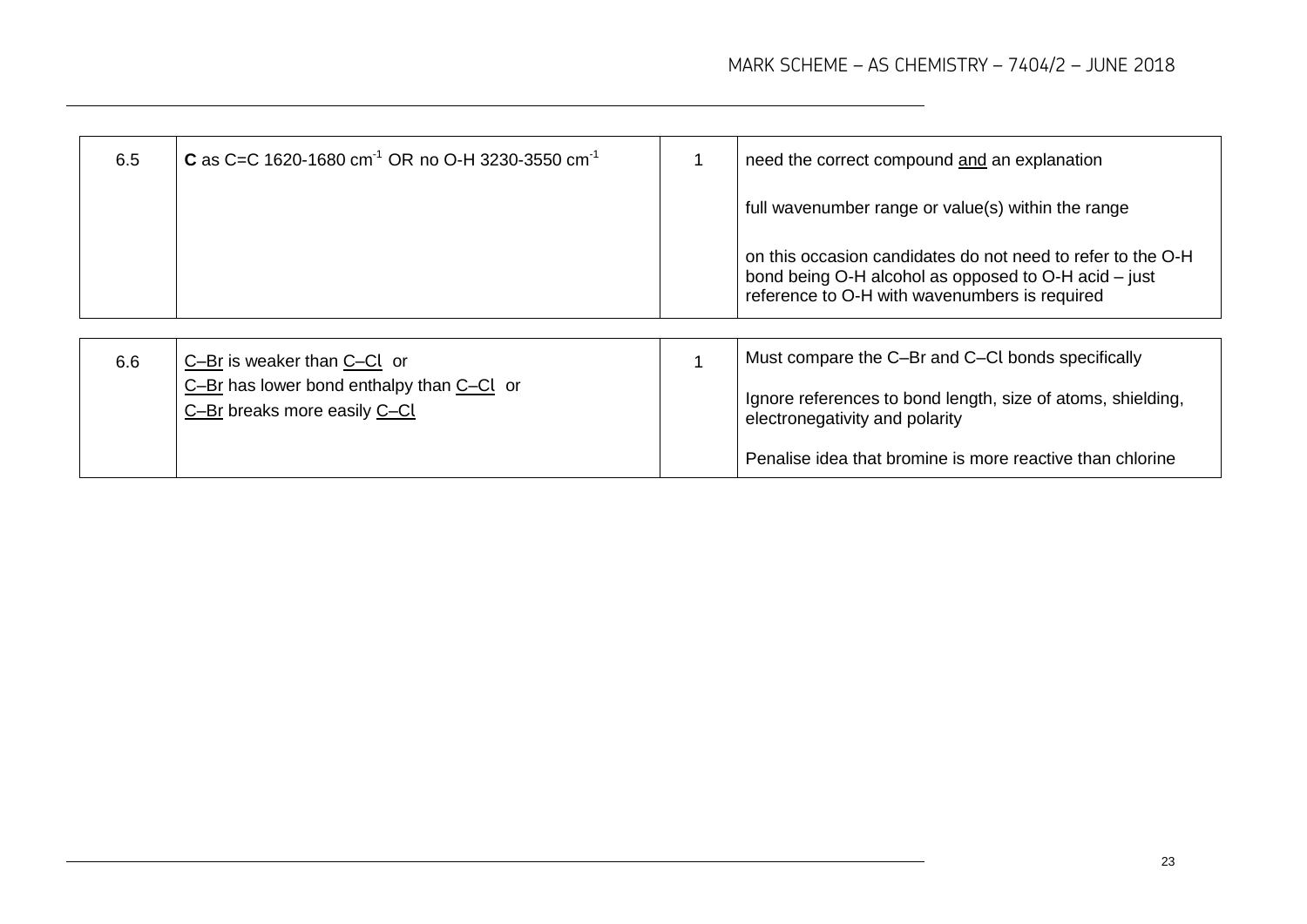| 7.1                  | This question is marked using levels of response. Refer to the Mark Scheme Instructions for Examiners for guidance on how to mark<br>this question.                           |                                                                                           |                                                                                                                                                                                                                                                                                                                                                                                                                               |                                                                                                                                                                                                                                                                                         |  |
|----------------------|-------------------------------------------------------------------------------------------------------------------------------------------------------------------------------|-------------------------------------------------------------------------------------------|-------------------------------------------------------------------------------------------------------------------------------------------------------------------------------------------------------------------------------------------------------------------------------------------------------------------------------------------------------------------------------------------------------------------------------|-----------------------------------------------------------------------------------------------------------------------------------------------------------------------------------------------------------------------------------------------------------------------------------------|--|
|                      | How to choose the level                                                                                                                                                       |                                                                                           | Requirements for communication for<br>higher mark                                                                                                                                                                                                                                                                                                                                                                             | <b>Stages</b>                                                                                                                                                                                                                                                                           |  |
| Level 3<br>5-6 marks | All three stages are<br>covered and<br>explanation of each<br>stage is generally<br>correct and virtually<br>complete - leads to<br>all four compounds<br>being distinguished |                                                                                           | • Answer communicates whole process<br>coherently with logical progression<br>• Chemical tests (appear to) start with all<br>compounds rather than selected<br>compounds<br>• Chemical tests reagents and observations<br>are complete and correct<br>• Chemical tests leave two compounds to be<br>distinguished by spectroscopy<br>• Enough detail is given about the<br>spectroscopy to distinguish these two<br>compounds | Stage 1<br>Carries out a test-tube reaction to<br>identify a compound (or to split the<br>compounds into two groups).<br>1a<br>reagent<br>observation with correct<br>1b<br>deduction<br><b>Stage 2</b><br>Carries out a second test-tube<br>reaction to identify a second<br>compound. |  |
| Level 2<br>3-4 marks | All three stages are<br>covered but the<br>explanations of each<br>stage may be<br>incomplete or may<br>contain inaccuracies                                                  | Two stages covered<br>and explanations are<br>generally correct and<br>virtually complete | • Answer is mainly coherent<br>• Chemical tests reagents and observations<br>are complete and correct<br>• Enough detail is given about the<br>spectroscopy to distinguish these two<br>compounds (if spectroscopy included)                                                                                                                                                                                                  | 2a<br>reagent<br>observation with correct<br>2 <sub>b</sub><br>deduction<br>Stage 3<br>Uses spectroscopy to distinguish two<br>compounds.                                                                                                                                               |  |
| Level 1<br>1-2 marks | Two stages covered<br>but the explanations of<br>each stage may be<br>incomplete or may<br>contain inaccuracies                                                               | One stage covered<br>and explanation is<br>generally correct and<br>virtually complete    | • Chemical tests reagents and observations<br>are complete and correct (if awarded level<br>1 for one chemical test stage)<br>• Enough detail is given about the<br>spectroscopy to distinguish these two<br>compounds (if spectroscopy included)                                                                                                                                                                             | 3a suitable technique<br>3 <sub>b</sub><br>data that will distinguish<br>compounds<br>See next page for indicative content                                                                                                                                                              |  |
| 0 marks              | Nothing valid to warrant a mark                                                                                                                                               |                                                                                           |                                                                                                                                                                                                                                                                                                                                                                                                                               |                                                                                                                                                                                                                                                                                         |  |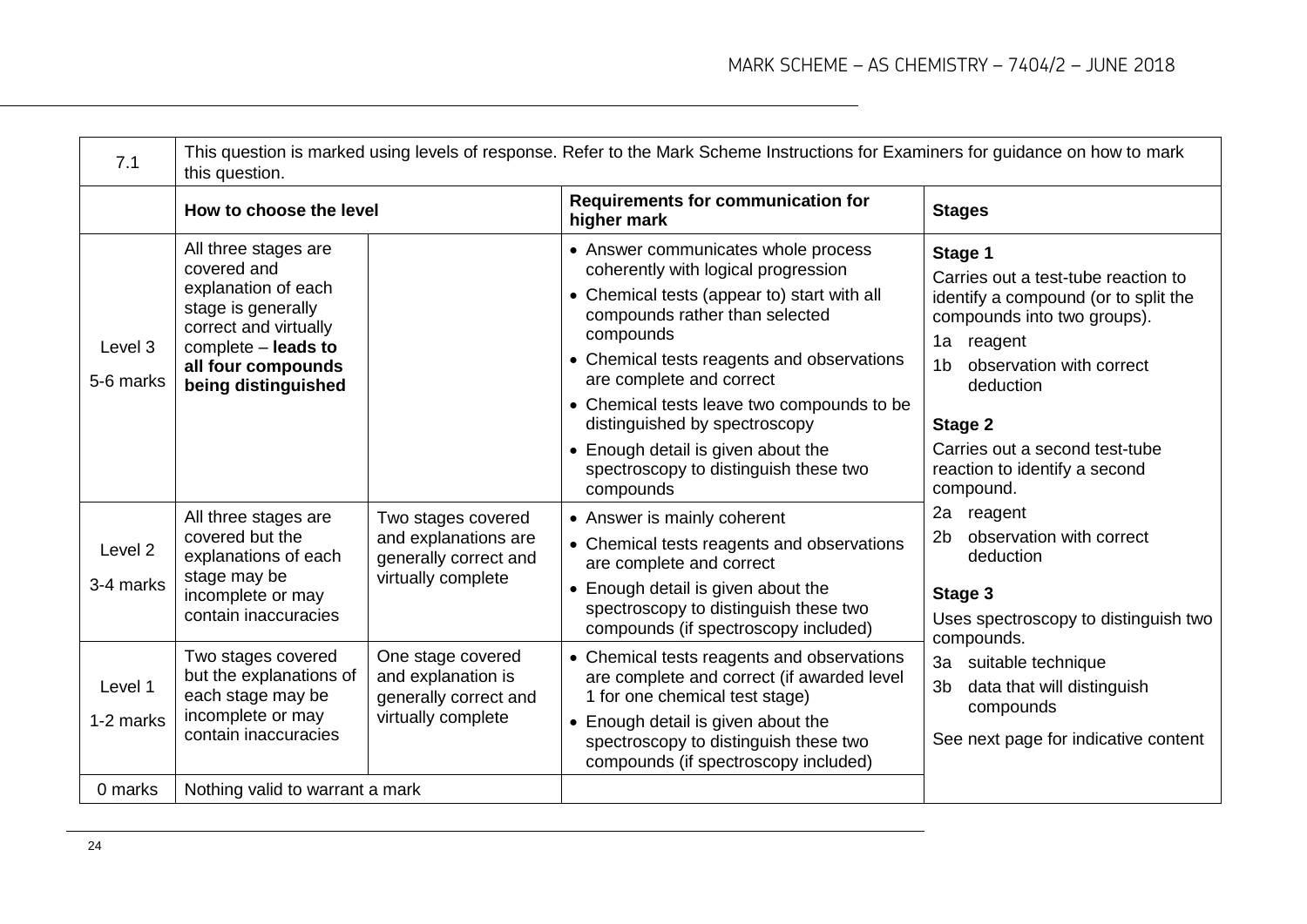#### **Possible test tube reactions**

#### **Tollens' reagent [or Fehling's / Benedict's]**

Identifies butanal – silver mirror (or black ppt) [or orange/brick/red ppt with Fehling's] (No reaction with other compounds)

#### **Acidified potassium dichromate**

Reacts with butanal and butan-2-ol – goes green (No reaction with other compounds)

**Sodium** *(not on specification but may be mentioned)* Reacts with butan-2-ol and 2-methylpropan-2-ol – fizzes (No reaction with other compounds)

Examples of incomplete/incorrect reagents include "Tolling's solution", no acid with potassium dichromate, wrong oxidation state for Cr in potassium dichromate if stated.

Examples of incomplete/incorrect observations include silver precipitate with Tollens', green ppt with acidified potassium dichromate

#### **Possible spectroscopic methods for a pair**

#### **IR (infra-red) spectroscopy**

If different functional groups: need to identify wavenumber and bond of key functional group signal (e.g. (alcohol) O-H 3230-3550 or C=O 1680-1750 (cm<sup>-1</sup>)).

If same functional group, need idea of using fingerprint region to look for match to known compounds / comparing region to samples in a database

#### **Mass spectrometry**

If different, can use different *M*<sup>r</sup> values with values of *M*<sup>r</sup> given butanone 72(.0), 2-methylpropan-2-ol = 74(.0), butan-2-ol = 74(.0), butanal  $= 72(.0)$ 

If compounds have same *M*<sup>r</sup> , then would have to use idea that fragmentation patterns would be different *(not on specification but may be mentioned)*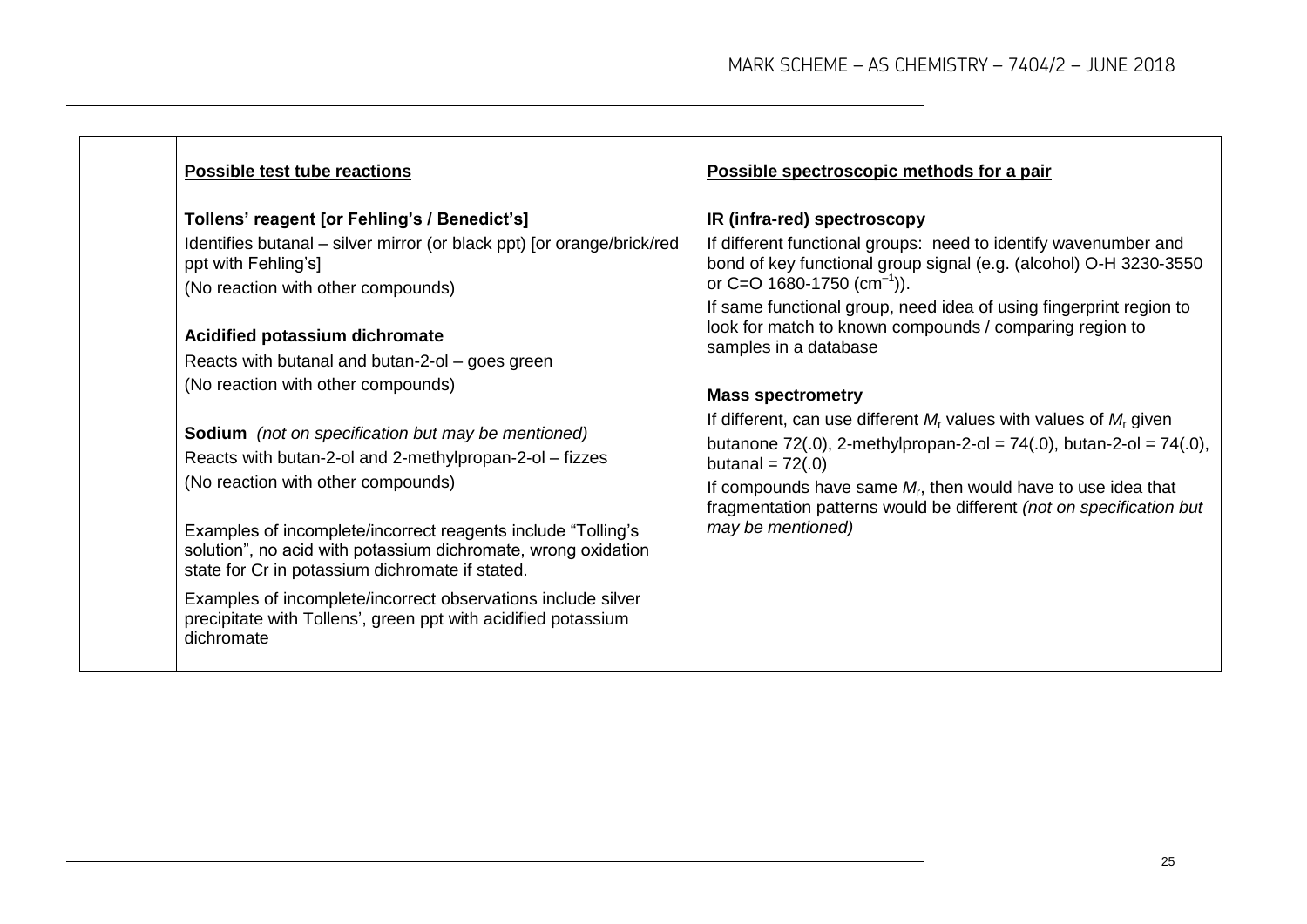| <b>Question</b> | <b>Marking Guidance</b>                                                                                                                             | <b>Mark</b>  | <b>Comments</b>                                                                                                              |
|-----------------|-----------------------------------------------------------------------------------------------------------------------------------------------------|--------------|------------------------------------------------------------------------------------------------------------------------------|
|                 |                                                                                                                                                     |              |                                                                                                                              |
| 8.1             | no effect (on yield)<br>M1                                                                                                                          | $\mathbf{1}$ | $CE = 0$ if yield changes                                                                                                    |
|                 |                                                                                                                                                     |              | If no reference to effect on yield, could still score M2                                                                     |
|                 | increases rate / speed of both / forward and reverse<br><b>M2</b><br>reactions equally / by the same amount                                         | 1            | Ignore reference to no change in position of equilibrium, and<br>reference to lowering activation energies                   |
|                 |                                                                                                                                                     |              | M2 allow changes rate of both / forward and reverse<br>reactions equally / by the same amount                                |
|                 |                                                                                                                                                     |              |                                                                                                                              |
| 8.2             |                                                                                                                                                     | $\mathbf 1$  | Must be square brackets                                                                                                      |
|                 | $(K_c =) \frac{[CH_3OH]}{[CO][H_2]^2}$                                                                                                              |              | Ignore state symbols<br>Ignore units                                                                                         |
|                 |                                                                                                                                                     |              |                                                                                                                              |
| 8.3             | divides moles by volume (0.250 or $\frac{250}{1000}$ )<br><b>M1</b>                                                                                 | $\mathbf{1}$ | Correct answer scores 3; $M3$ to at least 2sf (0.3106159 );<br>ignore units                                                  |
|                 | 0.0610<br>= $\frac{0.250}{\left[\frac{0.340}{0.250}\right] \left[\frac{0.190}{0.250}\right]^2}$ (= $\frac{0.244}{1.36 \times 0.76^2}$ )<br>M2 $K_c$ | $\mathbf{1}$ | Allow ECF from M1 to M2 if an attempt to calculate<br>concentration has been made by dividing by some factor of<br>250 $cm3$ |
|                 | <b>M3</b><br>0.311                                                                                                                                  | $\mathbf{1}$ | Allow ECF from M2 to M3 for use of an expression containing<br>each reagent in a correctly substituted $K_c$ expression      |
|                 |                                                                                                                                                     |              | If volume not used, then allow <b>M3</b> only for 4.97 (4.96985  to<br>at least 2sf)                                         |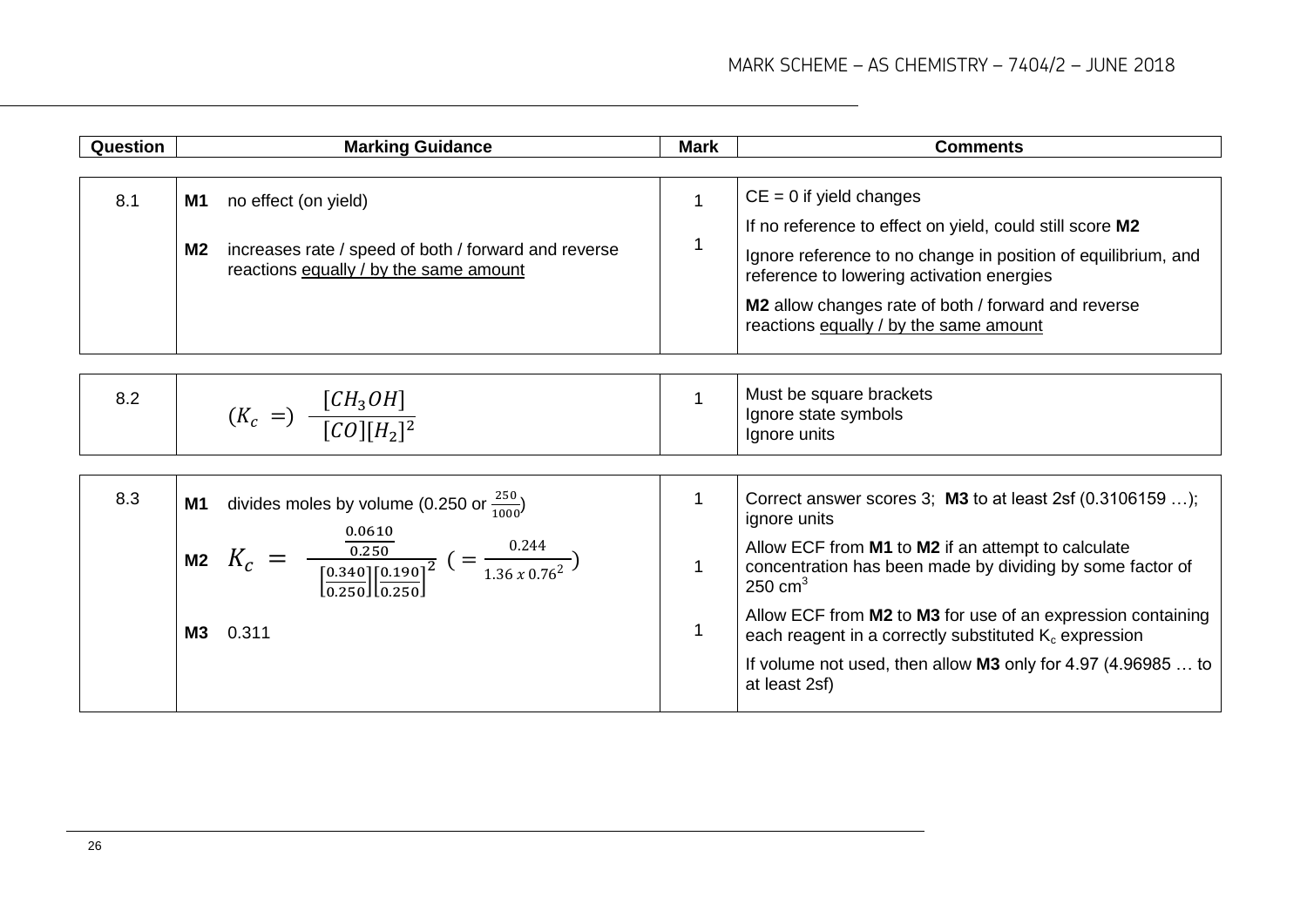| 8.4 | M <sub>1</sub><br>$= 3.22$              | $M1$ to at least 2sf $(0.31$ gives $3.2(258)$ )                                                                                                              |
|-----|-----------------------------------------|--------------------------------------------------------------------------------------------------------------------------------------------------------------|
|     | Answer to 8.3                           | $M1 = 1.21$ if alternative answer to 8.3 used                                                                                                                |
|     | mol <sup>2</sup> dm <sup>-6</sup><br>M2 | If an error was made in 8.3, but the candidate produced an<br>answer in 8.4 that did fit the inverted calculation from 8.3,<br>then candidate could score M1 |
|     |                                         | (if volumes are not used, then candidate would get 0.20(12.)                                                                                                 |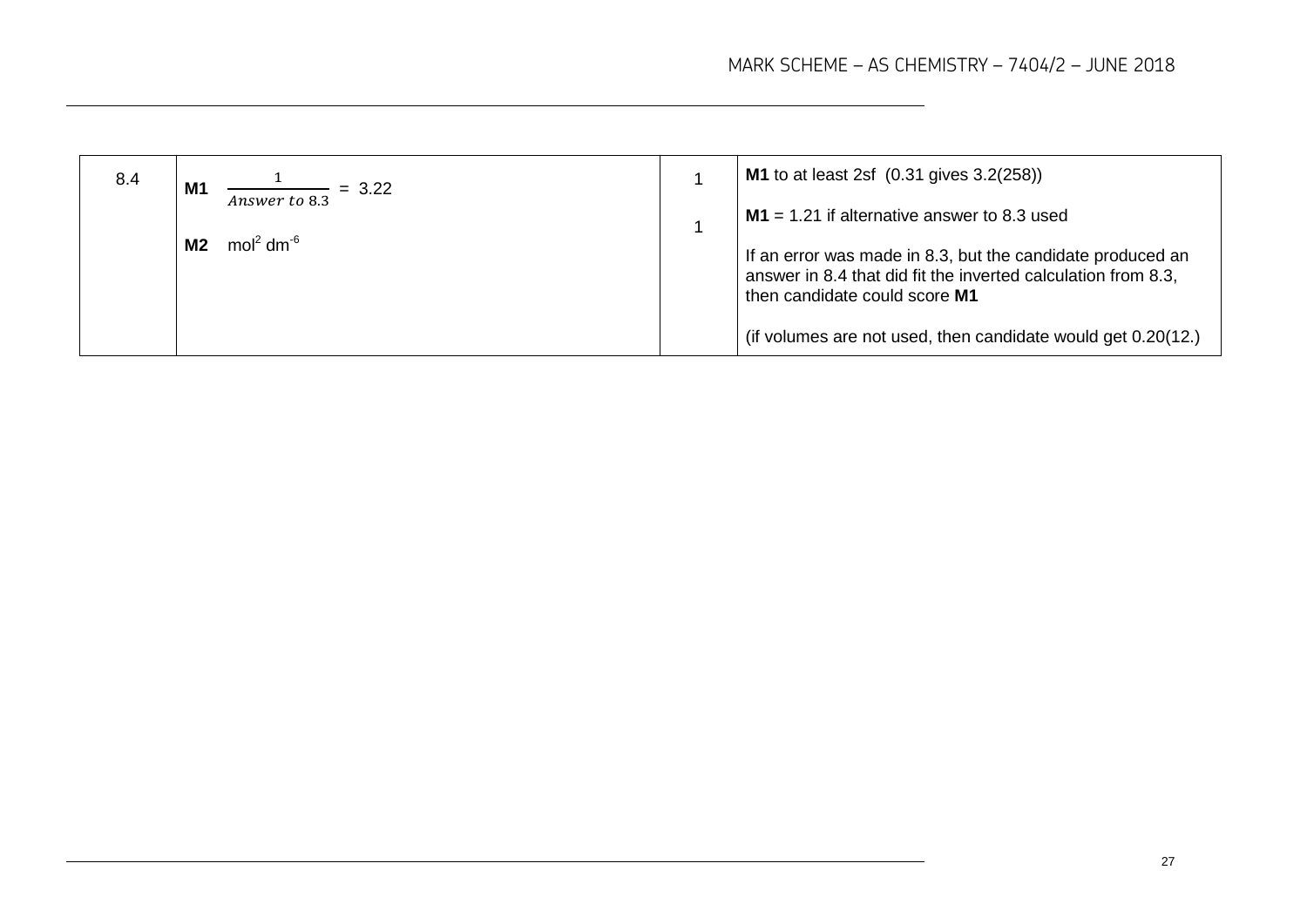| Question | <b>Marking Guidance</b> | <b>Mark</b>  | <b>Comments</b>                                                            |
|----------|-------------------------|--------------|----------------------------------------------------------------------------|
|          |                         |              |                                                                            |
| 9        | $\, {\bf B}$            | $\mathbf{1}$ | 490 $cm3$                                                                  |
| 10       | D                       | $\mathbf{1}$ | $CBr_4$                                                                    |
| 11       | $\mathbf C$             | $\mathbf{1}$ | CH <sub>3</sub><br>$CH_3 \rightarrow \c{c}$ $CH_3 \rightarrow CH_3$<br>Cl  |
| 12       | $\mathbf C$             | $\mathbf{1}$ | The higher the temperature, the higher the equilibrium yield of<br>ethanol |
| 13       | $\, {\bf B}$            | $\mathbf{1}$ | butan-2-ol                                                                 |
| 14       | $\, {\bf B}$            | $\mathbf{1}$ | each fraction is a mixture of hydrocarbons                                 |
| 15       | $\mathbf C$             | $\mathbf 1$  | $\,6\,$                                                                    |
| 16       | D                       | $\mathbf 1$  | $\mathsf D$                                                                |
| 17       | $\, {\bf B}$            | $\mathbf{1}$ | 36.4%                                                                      |
| 18       | $\mathbf c$             | $\mathbf{1}$ | $PH_3$                                                                     |
| 19       | $\mathbf c$             | $\mathbf{1}$ | Its brittleness is reduced by plasticisers                                 |
| 20       | $\boldsymbol{A}$        | $\mathbf 1$  | $+112$                                                                     |